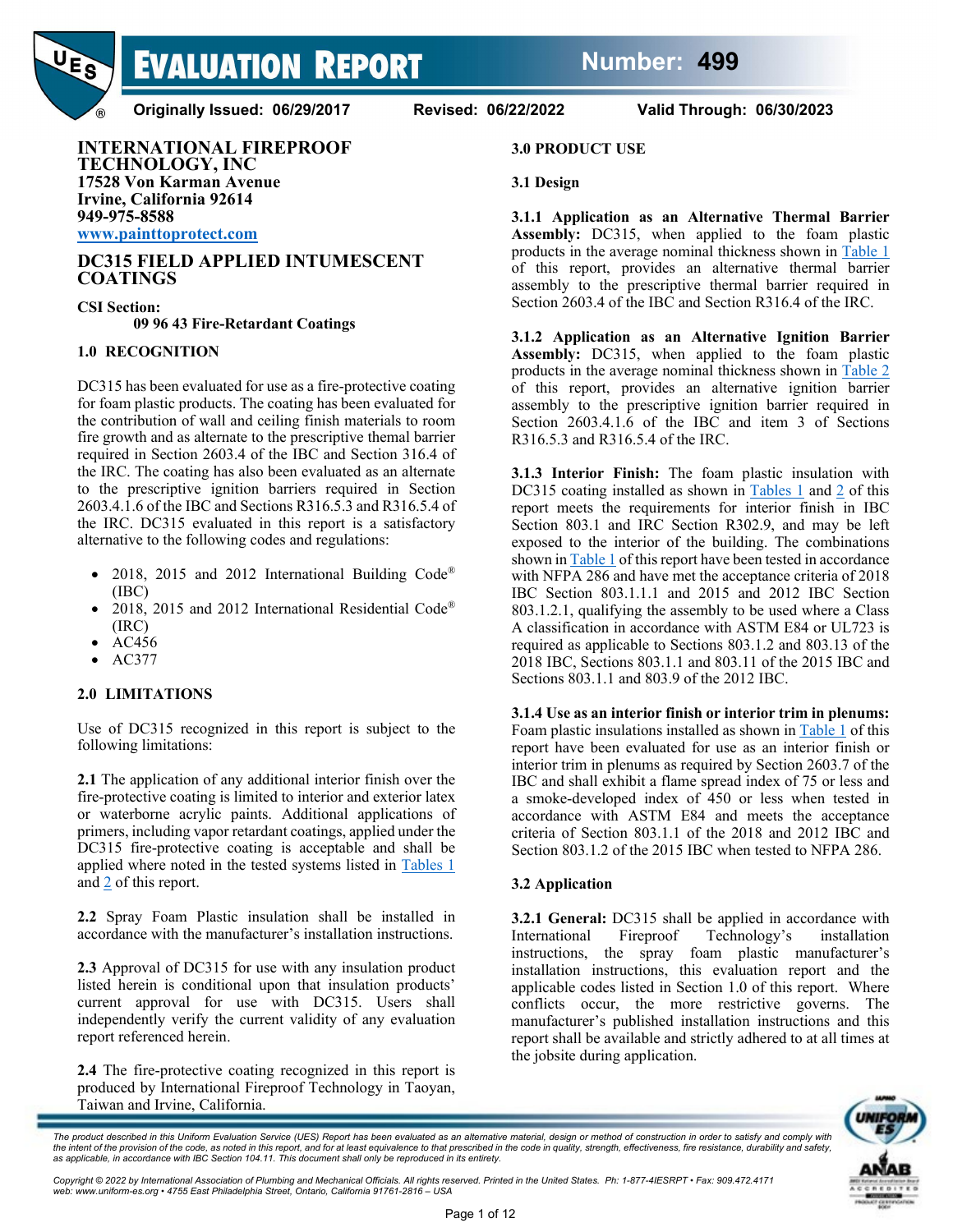

**3.2.2 Application:** DC315 shall be applied to the applicable foam plastic insulation as shown in  $Table 1$  or  $Table 2$  of this report, as applicable. Before application of DC315, the foam plastic insulation shall be allowed to cool and cure a minimum of one hour or as required by the foam plastic manufacturer, as applicable. The surface of the foam plastic shall be clean, firm and dry before application. DC315 shall be thoroughly mixed before application.

Spray polyurethane foam insulation is inherently irregular on the exposed face and may have small gaps, pin holes or minor surface irregularities. Intumescent coatings may appear to be translucent and will not hide the spray foams inherent irregularities. In the event of a fire, intumescent coatings expand and intumesce to form a protective barrier over the underlying spray foam insulation. The application rate described in Section 3.2 of this report has been shown through testing to provide adequate coverage for use over spray foam plastic insulation in accordance with the average nominal installed thickness listed in [Tables 1](#page-2-0) and [2](#page-8-0) of this report. The application of additional intumescent paint to an assembly that already has the prescribed amount applied will not increase the fire performance and is not recommended by the manufacturer.

#### **4.0 PRODUCT DESCRIPTION**

DC315 intumescent coating is manufactured by International Fireproof Technology, Inc. and is available in the colors of white, ice gray, dark gray and charcoal black. The coating is water-based and supplied in 5-gallon (18.9 L) pails weighing 58 lbs. (26.3 kg) and 55-gallon (208 L) drums weighing 640 lbs. (290 kg). The coating material has a maximum shelf life of 12 months when stored in factory-sealed containers at temperatures between  $50^{\circ}$ F and  $90^{\circ}$ F (10<sup>o</sup>C and 32<sup>o</sup>C). DC315 has a minimum 24-hour curing time.

#### **5.0 IDENTIFICATION**

DC315 pails and drums are identified by International Fireproof Technology name and address, product name (DC315), date of manufacture, product shelf life, conditions for storage and evaluation report number (ER-499). The container identification also includes the IAPMO Uniform Evaluation Service Mark of Conformity. Either Mark of Conformity may be used as shown below:



**IAPMO UES ER-499**

### **6.0 SUBSTANTIATING DATA**

**6.1** Manufacturer's descriptive literature and installation instructions. Test reports are from laboratories in compliance with ISO/IEC 17025.

**6.2** Data in accordance with the ICC-ES Acceptance Criteria for Spray-applied Foam Plastic Insulation, AC377, dated April 2016, editorially revised April 2018, including test reports in accordance with Appendix X of AC377.

**6.3** Data in accordance with the ICC-ES Acceptance Criteria for Fire-protective Coatings Applied to Spray-applied Foam Plastic Insulation Installed Without a Code-Prescribed Thermal Barrier, AC456, dated October 2015, editorially revised July 2018.

**6.4** Report of testing in accordance with ASTM E84 Surface Burning Characteristics of Building Materials.

**6.5** Report of testing in accordance with NFPA 286 Standard Method of Fire Test for Evaluating Contribution of Wall and Ceiling Interior Finish to Room Fire Growth.

**6.6** Report of Testing in accordance with ASTM D2697 Standard Test Method for Volume Nonvolatile Matter in Clear or Pigmented Coatings.

**6.7** Report of testing in accordance with ASTM D1475 Standard Test Method for Density of Liquid Coatings, Inks and Related Products.

**6.8** Report of testing in accordance with ASTM D2196 Standard Test Methods for Rheological Properties of Non-Newtonian Materials by Rotational Viscometer.

#### **7.0 STATEMENT OF RECOGNITION**

This evaluation report describes the results of research carried out by IAPMO Uniform Evaluation Service on DC315 field applied intumescent coatings to the conformance to the codes shown in Section 1.0 of this report and documents the product's certification. This coating is produced at locations noted in Section 2.4 of this report under a quality control program with periodic inspection under the supervision of IAPMO UES.

**For additional information about this evaluation report please visit [www.uniform-es.org](http://www.uniform-es.org/) or email us a[t info@uniform-es.org](mailto:info@uniform-es.org)**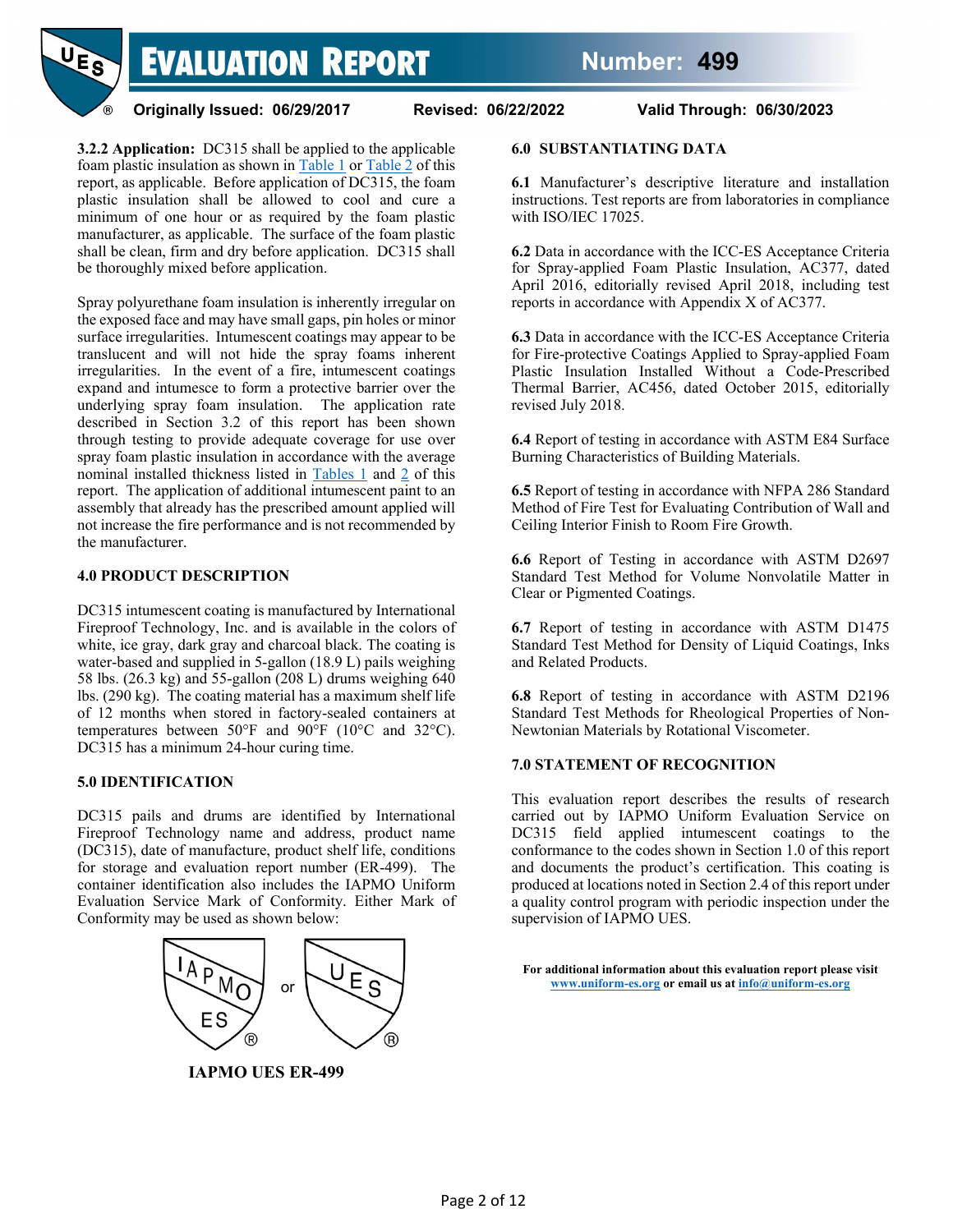

<span id="page-2-0"></span>**Originally Issued: 06/29/2017 Revised: 06/22/2022 Valid Through: 06/30/2023**

**TABLE 1**

## **Foam Plastic Products Approved for Use with DC315 as Assemblies Not Requiring a Prescriptive 15-Minute Thermal Barrier**

**(All alternative thermal barrier assemblies shown below are based on testing to NFPA 286)**

|                                                                 | <b>Product Name</b>                | Product<br><b>Density</b> | <b>Evaluation</b><br>Report <sup>1, 2</sup> |                                                                   | <b>Application of DC315</b> |                            | <b>Maximum Thickness of</b>                         |                            |          |
|-----------------------------------------------------------------|------------------------------------|---------------------------|---------------------------------------------|-------------------------------------------------------------------|-----------------------------|----------------------------|-----------------------------------------------------|----------------------------|----------|
| Manufacturer's<br>Name                                          |                                    |                           |                                             | <b>Average Nominal Installed</b><br>Thickness <sup>4</sup> (mils) |                             |                            | <b>Theoretical Application</b><br>Rate <sup>3</sup> | <b>Spray Foam (inches)</b> |          |
|                                                                 |                                    |                           |                                             | Wet Film                                                          | Dry Film                    | gallons/100<br>square feet | sqft/gal                                            | <b>Vertical</b>            | Overhead |
| Acme Urethanes                                                  | WC-.50                             | $0.5$ pcf                 | ER-605                                      | 18                                                                | 12                          | 1.1                        | 89                                                  | 10                         | 12       |
| <b>AMD</b> Distribution                                         | Diamondback CC                     | 2.0 <sub>pcf</sub>        | <b>ESR-4438</b>                             | 22                                                                | 14                          | 1.4                        | 73                                                  | 5.5                        | 9.5      |
| Barnhardt<br>Manufacturing<br>Company dba NCFI<br>Polyurethanes | InsulStar                          | 2.0 <sub>pcf</sub>        | ESR-1615                                    | 14                                                                | 9                           | 0.87                       | 115                                                 | 5.5                        | 9.5      |
| Barnhardt<br>Manufacturing<br>Company dba NCFI<br>Polyurethanes | InsulStar <sup>®</sup><br>SmartSPF | 1.7 <sub>pcf</sub>        | ER-667                                      | 14                                                                | 9                           | 0.87                       | 115                                                 | 5.5                        | 9.5      |
| Barnhardt<br>Manufacturing<br>Company dba NCFI<br>Polyurethanes | InsulStar® 1.7<br>SmartSPF         | 1.7 <sub>pcf</sub>        | ER-667                                      | 14                                                                | 9                           | 0.87                       | 115                                                 | 5.5                        | 9.5      |
| Barnhardt<br>Manufacturing<br>Company dba NCFI<br>Polyurethanes | InsulStar Light 12-<br>008         | $0.5$ pcf                 | CCRR-<br>0323                               | 14                                                                | 9                           | 0.87                       | 115                                                 | 8                          | 14       |
| Barnhardt<br>Manufacturing<br>Company dba NCFI<br>Polyurethanes | InsulBloc®                         | 2.0 <sub>pcf</sub>        | ESR-1615                                    | 14                                                                | 9                           | 0.87                       | 115                                                 | 5.5                        | 9.5      |
| Barnhardt<br>Manufacturing<br>Company dba NCFI<br>Polyurethanes | InsulBloc®SmartSPF                 | 2.0 <sub>pcf</sub>        | ER-667                                      | 14                                                                | 9                           | 0.87                       | 115                                                 | 5.5                        | 9.5      |
| Barnhardt<br>Manufacturing<br>Company dba NCFI<br>Polyurethanes | Sealite OCX                        | $0.5$ pcf                 | ESR-3826                                    | 18                                                                | 12                          | 1.1                        | 89                                                  | 10                         | 14       |
| Barnhardt<br>Manufacturing<br>Company dba NCFI<br>Polyurethanes | <b>NCFI 23-026</b>                 | $2.5$ pcf                 | BRYX-<br>R7374                              | 18                                                                | 12                          | 1.1                        | 89                                                  | 6                          | 6        |
| <b>BASF</b> Corporation                                         | Entertite® G                       | $0.6$ pcf                 | CCRR-<br>1032,<br>ESR-3102                  | 14                                                                | 9                           | 0.87                       | 115                                                 | 8.5                        | 14       |
| <b>BASF</b> Corporation                                         | Enertite® IB-418                   | $0.5$ pcf                 | CCRR-<br>1032;<br>ESR-3102                  | 14                                                                | 9                           | 0.87                       | 115                                                 | 8.5                        | 14       |
| <b>BASF</b> Corporation                                         | Enertite® NM                       | $0.5$ pcf                 | CCRR-<br>1032;<br>ESR-3102                  | 14                                                                | 9                           | 0.87                       | 115                                                 | 8.5                        | 14       |
| <b>BASF</b> Corporation                                         | Spraytite 158                      | 2.0 <sub>pcf</sub>        | <b>CCRR</b><br>1031;<br>ESR-2642            | 14                                                                | 9                           | 0.87                       | 115                                                 | 5.5                        | 9.5      |
| <b>BASF</b> Corporation                                         | Spraytite 178                      | 2.0 <sub>pcf</sub>        | <b>CCRR</b><br>1031;<br>ESR-2642            | $20\,$                                                            | 14                          | 1.25                       | $80\,$                                              | 5.5                        | 11.5     |
| <b>BASF</b> Corporation                                         | Spraytite 81205                    | 2.0 <sub>pcf</sub>        | CCRR-<br>1031; ESR-<br>2642                 | 14                                                                | 9                           | 0.87                       | 115                                                 | 5.5                        | 9.5      |
| <b>BASF</b> Corporation                                         | Spraytite 81206                    | 2.0 <sub>pcf</sub>        | CCRR-<br>1031; ESR-<br>2642                 | 20                                                                | 14                          | 1.25                       | 80                                                  | 5.5                        | 11.5     |
| <b>BASF</b> Corporation                                         | Spraytite Comfort                  | 2.0 <sub>pcf</sub>        | CCRR-<br>1031                               | 14                                                                | $\overline{9}$              | 0.87                       | 115                                                 | 5.5                        | 9.5      |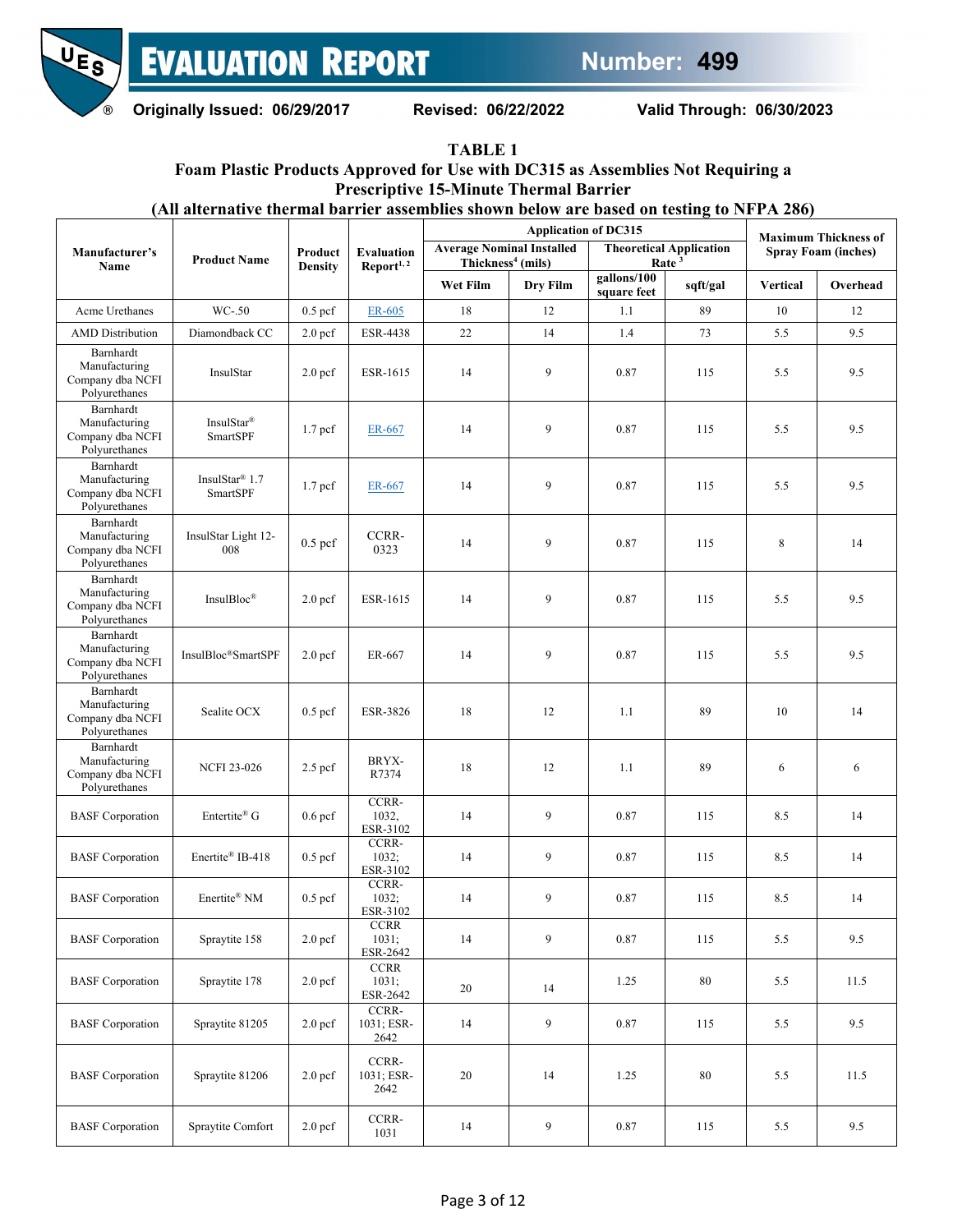



|                                   |                                        |                    |                             | <b>Application of DC315</b>                                |          |                            |                                                     | <b>Maximum Thickness of</b> |          |  |
|-----------------------------------|----------------------------------------|--------------------|-----------------------------|------------------------------------------------------------|----------|----------------------------|-----------------------------------------------------|-----------------------------|----------|--|
| Manufacturer's                    | <b>Product Name</b>                    | Product            | <b>Evaluation</b>           | <b>Average Nominal Installed</b><br>Thickness <sup>4</sup> |          |                            | <b>Theoretical Application</b><br>Rate <sup>3</sup> | <b>Spray Foam (inches)</b>  |          |  |
| Name                              |                                        | <b>Density</b>     | Report <sup>1,2</sup>       | Wet Film                                                   | Dry Film | gallons/100<br>square feet | sqft/gal                                            | <b>Vertical</b>             | Overhead |  |
| <b>BASF</b> Corporation           | Spraytite Comfort<br>Plus              | 2.0 <sub>pcf</sub> | CCRR-<br>1031               | 14                                                         | 9        | 0.87                       | 115                                                 | 5.5                         | 9.5      |  |
| <b>BASF</b> Corporation           | Spraytite LWP-L                        | 2.0 <sub>pcf</sub> | CCRR-<br>1031               | 14                                                         | 9        | 0.87                       | 115                                                 | 5.5                         | 9.5      |  |
| <b>BASF</b> Corporation           | Spraytite SP                           | 2.0 <sub>pcf</sub> | CCRR-<br>1031; ESR-<br>2642 | 14                                                         | 9        | 0.87                       | 115                                                 | 5.5                         | 9.5      |  |
| <b>BASF</b> Corporation           | Walltite 200                           | 2.0 <sub>pcf</sub> | ESR-2642                    | 20                                                         | 14       | 1.25                       | 80                                                  | 5.5                         | 11.5     |  |
| <b>BASF</b> Corporation           | Walltite HP+                           | 2.0 <sub>pcf</sub> | CCRR-<br>1031; ESR-<br>2642 | 20                                                         | 14       | 1.25                       | 80                                                  | 5.5                         | 11.5     |  |
| <b>BASF</b> Corporation           | Walltite HP+S                          | 2.0 <sub>pcf</sub> | CCRR-<br>1031               | 20                                                         | 14       | 1.25                       | 80                                                  | 5.5                         | 11.5     |  |
| <b>BASF</b> Corporation           | Walltite LWP                           | 2.0 <sub>pcf</sub> | CCRR-<br>1031               | 20                                                         | 14       | 1.25                       | 80                                                  | 5.5                         | 11.5     |  |
| <b>BASF</b> Corporation           | Walltite US-N                          | 2.0 <sub>pcf</sub> | ESR-2642                    | 20                                                         | 14       | 1.25                       | 80                                                  | 5.5                         | 11.5     |  |
| <b>BASF</b> Corporation           | Walltite US                            | 2.0 <sub>pcf</sub> | CCRR-<br>1031; ESR-<br>2642 | 20                                                         | 14       | 1.25                       | 80                                                  | 5.5                         | 11.5     |  |
| Carlisle Spray Foam<br>Insulation | SealTite Pro Closed<br>Cell            | 1.9 <sub>pcf</sub> | ER-621                      | 14                                                         | 9        | 0.87                       | 115                                                 | 5.5                         | 9.5      |  |
| Carlisle Spray Foam<br>Insulation | Foamsulate<br>Closed Cell              | 1.9 <sub>pcf</sub> | $ER-626$                    | 14                                                         | 9        | 0.87                       | 115                                                 | 5.5                         | 9.5      |  |
| Carlisle Spray Foam<br>Insulation | Foamsulate™ 50                         | $0.5$ pcf          | ER-351                      | 14                                                         | 9        | 0.87                       | 115                                                 | 8.5                         | 14       |  |
| Carlisle Spray Foam<br>Insulation | SealTite Pro<br>OneZero Closed<br>Cell | 1.9 <sub>pcf</sub> | ER-640                      | 14                                                         | 9        | 0.87                       | 115                                                 | 5.5                         | 9.5      |  |
| Carlisle Spray Foam<br>Insulation | Foamsulate HFO<br>Closed Cell          | 1.9 <sub>pcf</sub> | ER-650                      | 14                                                         | 9        | 0.87                       | 115                                                 | 5.5                         | 9.5      |  |
| Carlisle Spray Foam<br>Insulation | SealTite PRO No<br>Mix                 | $0.5$ pcf          | ER-616                      | 14                                                         | 9        | 0.87                       | 115                                                 | 8.5                         | 14       |  |
| Carlisle Spray Foam<br>Insulation | SealTite PRO OCX                       | $0.5$ pcf          | ER-615                      | 14                                                         | 9        | 0.87                       | 115                                                 | 9                           | 14       |  |
| Carlisle Spray Foam<br>Insulation | SealTite PRO High<br>Yield             | $0.5$ pcf          | ER-623                      | 14                                                         | 9        | 0.87                       | 115                                                 | 8.5                         | 14       |  |
| Carlisle Spray Foam<br>Insulation | SealTite PRO Open<br>Cell              | $0.5$ pcf          | ER-624                      | 14                                                         | 9        | 0.87                       | 115                                                 | 8.5                         | 14       |  |
| Carlisle Spray Foam<br>Insulation | SealTite™ PRO No<br>Trim 21            | $0.75$ pcf         | ER-618                      | 20                                                         | 13       | 1.3                        | 80                                                  | 11.5                        | 11.5     |  |
| Carlisle Spray Foam<br>Insulation | SealTite™ PRO<br><b>HFO</b>            | 2.0 <sub>pcf</sub> | ER-720                      | 14                                                         | 9        | 0.87                       | 115                                                 | 7.5                         | 11.5     |  |
| Carlisle Spray Foam<br>Insulation | Foamsulate 50 HY                       | $0.5$ pcf          | ER-540                      | 14                                                         | 9        | 0.87                       | 115                                                 | 8.5                         | 14       |  |
| Carlisle Spray Foam<br>Insulation | Foamsulate™ 50<br><b>OCX</b>           | $0.5$ pcf          | ER-394                      | 14                                                         | 9        | 0.87                       | 115                                                 | 9                           | 14       |  |
| Carlisle Spray Foam<br>Insulation | Foamsulate 70                          | 0.75 pcf           | ER-627                      | 20                                                         | 13       | 1.3                        | $80\,$                                              | 11.5                        | 11.5     |  |
| Carlisle Spray Foam<br>Insulation | QuadFoam® 2.0                          | 2.0 <sub>pcf</sub> | ER-272                      | 14                                                         | 9        | 0.87                       | 115                                                 | 5.5                         | 9.5      |  |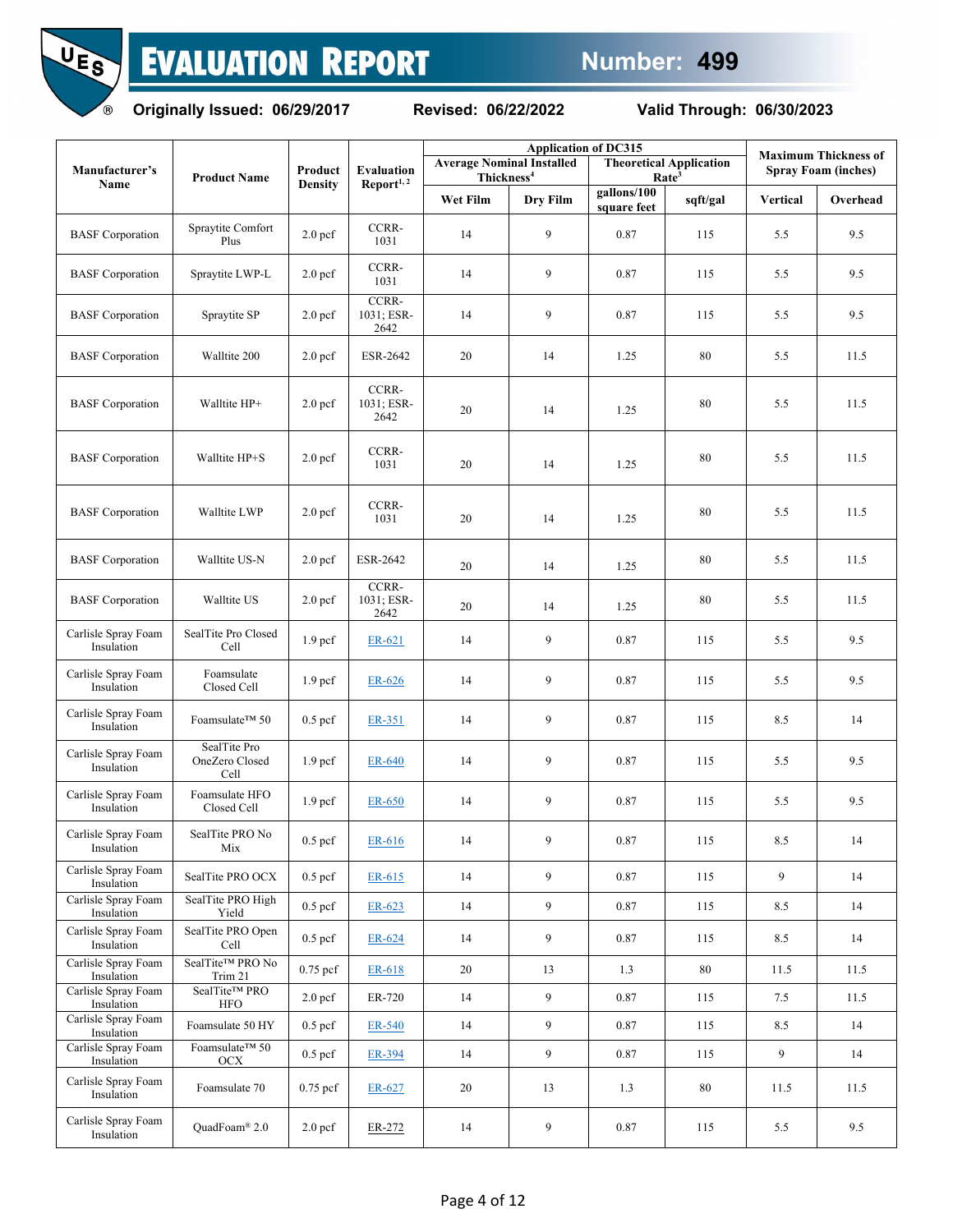



**Originally Issued: 06/29/2017 Revised: 06/22/2022 Valid Through: 06/30/2023**

|                                              |                                                                      |                           |                                             |                                                                   |                | <b>Maximum Thickness</b>   |                                                 |          |                           |
|----------------------------------------------|----------------------------------------------------------------------|---------------------------|---------------------------------------------|-------------------------------------------------------------------|----------------|----------------------------|-------------------------------------------------|----------|---------------------------|
| Manufacturer's<br>Name                       | Product<br>Name                                                      | Product<br><b>Density</b> | <b>Evaluation</b><br>Report <sup>1, 2</sup> | <b>Average Nominal Installed</b><br>Thickness <sup>4</sup> (mils) |                |                            | <b>Theoretical Application Rate<sup>3</sup></b> |          | of Spray Foam<br>(inches) |
|                                              |                                                                      |                           |                                             | Wet Film                                                          | Dry Film       | gallons/100<br>square feet | sqft/gal                                        | Vertical | Overhead                  |
| Certainteed                                  | Certaspray CC                                                        | 2.0 <sub>pcf</sub>        | ESR-3758                                    | 14                                                                | 9              | 0.87                       | 115                                             | 5.5      | 9.5                       |
| Certainteed                                  | $\overline{C}$ ertaspray<br>OCX                                      | $0.5$ pcf                 | ESR-3759                                    | 20                                                                | 13             | 1.25                       | 80                                              | 5.25     | 14                        |
| Commercial Thermal<br>Solutions              | Tiger Foam®<br>E84 Fire-rated<br>SPF Class 1<br>Spray Foam<br>System | $2.1$ pcf                 | ESR-3183                                    | 20                                                                | 13             | 1.3                        | 80                                              | 3.5      | 3.5                       |
| Creative Polymer<br>Solutions                | AccuFoam OC                                                          | $0.5$ pcf                 | ER-699                                      | 18                                                                | 12             | 1.1                        | 89                                              | 10       | 12                        |
| Creative Polymer<br>Solutions                | AccuFoam CC                                                          | $0.5$ pcf                 | ER-699                                      | 19                                                                | 13             | 1.2                        | 84                                              | 5.5      | 9.5                       |
| Creative Polymer<br>Solutions                | Air Lok 45                                                           | $0.5$ pcf                 | ER-554                                      | 18                                                                | 12             | 1.1                        | 89                                              | $10\,$   | 12                        |
| Creative Polymer<br>Solutions                | Air Lok 170                                                          | $0.5$ pcf                 | ER-554                                      | 19                                                                | 13             | 1.2                        | 84                                              | 5.5      | 9.5                       |
| DAP Foam, Inc.                               | Touch 'n Seal<br>Class 1                                             | $2.2$ pcf                 | ESR-3052                                    | 20                                                                | 13             | 1.3                        | 80                                              | 3.5      | 3.5                       |
| DAP Foam, Inc.                               | Touch 'n<br>Professional<br>Class 1                                  | $2.2$ pcf                 | ESR-3052                                    | 20                                                                | 13             | 1.3                        | 80                                              | 3.5      | 3.5                       |
| DAP Foam, Inc.                               | Touch 'n Seal<br>Class 1 (LOW-<br>GWP)                               | 2.0 <sub>pcf</sub>        | ESR-3052                                    | 18                                                                | 12             | 1.1                        | 89                                              | 3.25     | 3.25                      |
| Demilec                                      | Agribalance                                                          | $0.6$ pcf                 | <b>ESR-2600</b>                             | 18                                                                | 12             | 1.1                        | 89                                              | 7.5      | 11.5                      |
| Demilec                                      | <b>APX</b>                                                           | $0.5$ pcf                 | ESR-3470                                    | $20\,$                                                            | 13             | 1.3                        | 80                                              | 8        | 10                        |
| Demilec                                      | HeatLok Soy<br>$200+$                                                | 2.0 <sub>pcf</sub>        | ESR-3210                                    | 18                                                                | 12             | 1.1                        | 89                                              | 7.5      | 11.5                      |
| Demilec                                      | HeatLok XT-S                                                         | 2.0 <sub>pcf</sub>        | ESR-3824                                    | 14                                                                | 9              | 0.87                       | 115                                             | 7.5      | 11.5                      |
| Demilec                                      | HeatLok XT-W                                                         | 2.0 <sub>pcf</sub>        | ESR-3883                                    | 14                                                                | 9              | 0.87                       | 115                                             | 7.5      | 11.5                      |
| Demilec                                      | HeatLok HFO                                                          | 2.0 <sub>pcf</sub>        | ESR-4073                                    | 14                                                                | 9              | 0.87                       | 115                                             | 7.5      | 11.5                      |
| Demilec                                      | HeatLok HFO<br>Pro                                                   | 2.0 <sub>pcf</sub>        | ER-565                                      | 18                                                                | 12             | 1.1                        | 89                                              | 7.5      | 11.5                      |
| Demilec                                      | Sealection 500                                                       | $0.5$ pcf                 | CCRR-<br>1063; ESR-<br>1172                 | 18                                                                | 12             | 1.1                        | 89                                              | 7.5      | 11.5                      |
| Demilec                                      | Sealection NM                                                        | $0.5$ pcf                 | <b>ESR-2668</b>                             | 18                                                                | 12             | 1.1                        | 89                                              | 7.5      | 11.5                      |
| DuPont de Nemours                            | FROTH-<br>$\mathbf{P}\mathbf{A}\mathbf{K}^{\mathsf{TM}}$             | 1.75 pcf                  | ESR-3228                                    | 20                                                                | 14             | 1.3                        | 80                                              | 3.5      | 3.5                       |
| Elastochem Specialty<br>Chemicals Inc.       | Insulthane<br>Extreme                                                | 2.0 <sub>pcf</sub>        | ESR-3809                                    | 18                                                                | 12             | 1.1                        | 89                                              | 7.25     | 7.25                      |
| <b>Elastochem Specialty</b><br>Chemicals Inc | Insulthane<br>Proline Plus                                           | 2.0 <sub>pcf</sub>        | ESR-3541                                    | 14                                                                | 9              | 0.87                       | 115                                             | 5.5      | 9.5                       |
| Energy One America                           | <b>EOA 2000</b>                                                      | 2.0 <sub>pcf</sub>        | ER-443                                      | 14                                                                | 9              | 0.87                       | 115                                             | 5.5      | 9.5                       |
| Energy One America                           | <b>EOA 500</b>                                                       | $0.5$ pcf                 | ESR-3686                                    | 14                                                                | 9              | 0.87                       | 115                                             | 9        | 14                        |
| Gaco Western                                 | F1850                                                                | 2.0 <sub>pcf</sub>        | <b>CCRR-1043</b>                            | 14                                                                | 9              | 0.87                       | 115                                             | 5.5      | 9.5                       |
| Gaco Western                                 | F1880                                                                | $2.2$ pcf                 | <b>CCRR-1106</b>                            | 14                                                                | 9              | 0.87                       | 115                                             | 9        | 12                        |
| Gaco Western                                 | 183M                                                                 | 2.0 <sub>pcf</sub>        | <b>CCRR-1002</b>                            | 14                                                                | 9              | 0.87                       | 115                                             | 5.5      | 9.5                       |
| Gaco Western                                 | Gaco Green<br>052N                                                   | $0.5$ pcf                 | CCRR-<br>1075; ESR-<br>2478                 | 14                                                                | 9              | 0.87                       | 115                                             | 11.25    | 11.25                     |
| Gaco Western                                 | Gaco Firestop2<br>F5001                                              | $0.5$ pcf                 | <b>CCRR-1009</b>                            | 18                                                                | 12             | 1.1                        | 89                                              | 18       | 18                        |
| Gaco Western                                 | GacoEZSpray<br>F4500                                                 | $0.55$ pcf                | <b>CCRR-1107</b>                            | 14                                                                | $\overline{9}$ | 0.87                       | 115                                             | 8.5      | 14                        |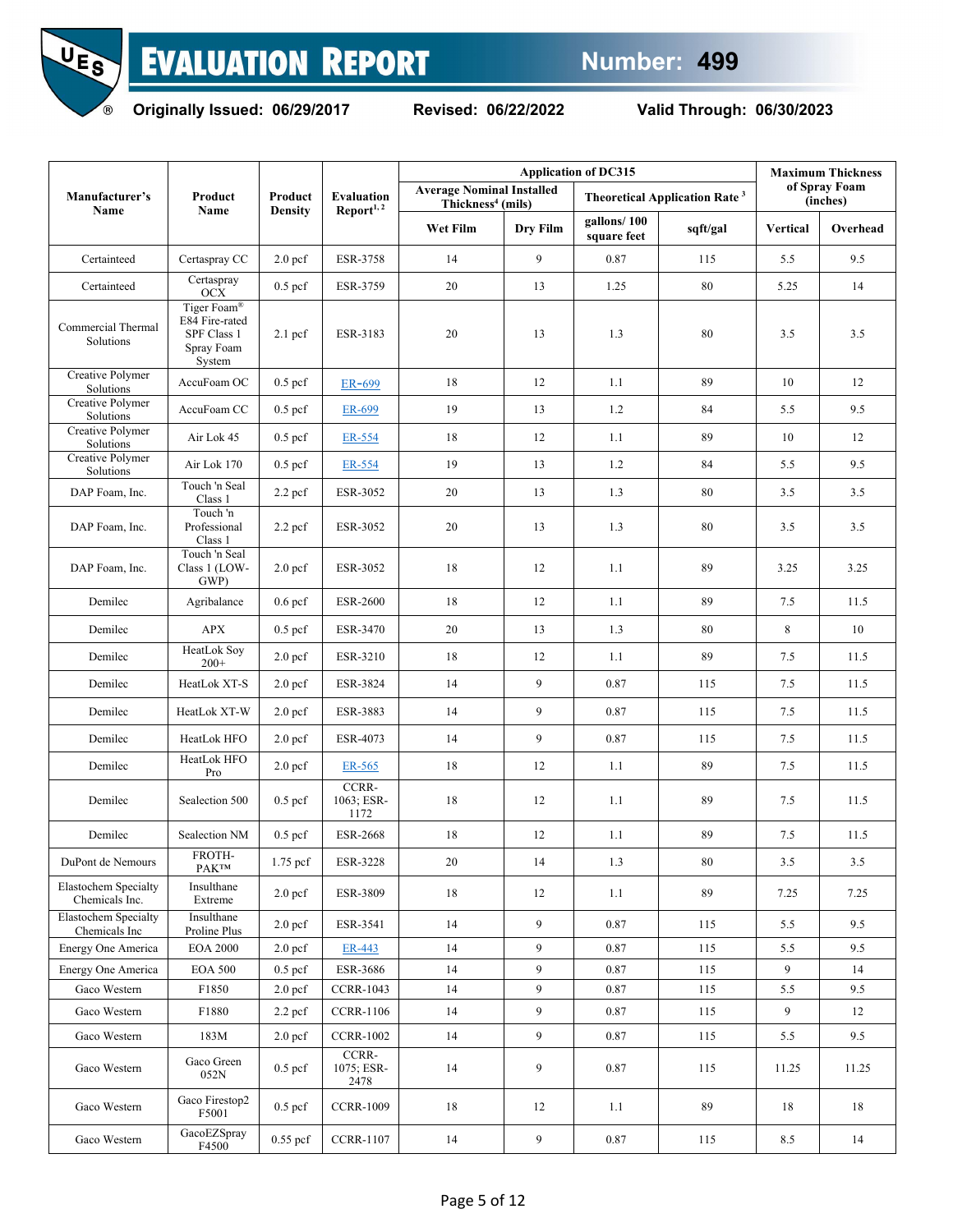



|                                        |                                              |                           | Evaluation<br>Report <sup>1, 2</sup> |                                                                   | <b>Maximum Thickness</b> |                            |                                                     |                 |                           |
|----------------------------------------|----------------------------------------------|---------------------------|--------------------------------------|-------------------------------------------------------------------|--------------------------|----------------------------|-----------------------------------------------------|-----------------|---------------------------|
| Manufacturer's<br>Name                 | <b>Product Name</b>                          | Product<br><b>Density</b> |                                      | <b>Average Nominal Installed</b><br>Thickness <sup>4</sup> (mils) |                          |                            | <b>Theoretical Application</b><br>Rate <sup>3</sup> |                 | of Spray Foam<br>(inches) |
|                                        |                                              |                           |                                      | Wet Film                                                          | Dry Film                 | gallons/100<br>square feet | sqft/gal                                            | <b>Vertical</b> | Overhead                  |
| <b>General Coatings</b><br>Manf. Corp. | Ultrathane 050                               | $0.5$ pcf                 | CCRR-<br>0358                        | 18                                                                | 12                       | 1.1                        | 115                                                 | 8.5             | 14                        |
| <b>General Coatings</b><br>Manf. Corp. | Ultrathane 050<br>Max                        | $0.5$ pcf                 | CCRR-<br>0358                        | 21                                                                | 14                       | 1.3                        | 76                                                  | 8               | 14                        |
| <b>General Coatings</b><br>Manf. Corp. | Ultrathane 230                               | 2.0 <sub>pcf</sub>        | ESR-3033                             | 22                                                                | 15                       | 1.4                        | 73                                                  | 5.5             | 7.5                       |
| <b>General Coatings</b><br>Manf. Corp. | Ultrathane 202                               | 2.0 <sub>pcf</sub>        | CCRR-<br>0345                        | 18                                                                | 12                       | 1.1                        | 115                                                 | 8               | 12                        |
| <b>General Coatings</b><br>Manf. Corp. | Ultrathane 202<br>Hight-Lift                 | 2.0 <sub>pcf</sub>        | CCRR-<br>0345                        | 16                                                                | 11                       | 1.0                        | 100                                                 | 8               | 12                        |
| <b>General Coatings</b><br>Manf. Corp. | Ultrathane 170                               | 1.7 <sub>pcf</sub>        | CCRR-<br>0345                        | 16                                                                | 11                       | 1.0                        | 100                                                 | 8               | 12                        |
| Henry Company                          | Permax 1.8 (RT)<br>2045 1.8)                 | 1.8 <sub>pcf</sub>        | ESR-3024                             | 21                                                                | 14                       | 1.3                        | 77                                                  | 11.25           | 11.25                     |
| Henry Company                          | Permax 2.0 (RT<br>2045 2.0)                  | 2.0 <sub>pcf</sub>        | ESR-3024                             | 21                                                                | 14                       | 1.3                        | 77                                                  | 11.25           | 11.25                     |
| Henry Company                          | Permax 2.0X<br>Fast                          | 2.0 <sub>pcf</sub>        | ESR-3647                             | 14                                                                | 9                        | 0.87                       | 115                                                 | 5.5             | 9.5                       |
| Henry Company                          | Permax 2.0X                                  | 2.0 <sub>pcf</sub>        | ESR-3647                             | 14                                                                | 9                        | 0.87                       | 115                                                 | 5.5             | 9.5                       |
| Henry Company                          | Permax 0.5LV                                 | $0.5$ pcf                 | ESR-3646                             | 18                                                                | 12                       | 1.3                        | 89                                                  | 11.5            | 11.5                      |
| ICP Adhesive and<br>Sealants           | Handi-foam E84<br>Class 1                    | 2.0 <sub>pcf</sub>        | ESR-2717                             | 20                                                                | 13                       | 1.3                        | 80                                                  | 3.5             | 3.5                       |
| Icynene, Inc.                          | Classic Plus                                 | $0.7$ pcf                 | ESR-1826                             | 14                                                                | 9                        | 0.87                       | 115                                                 | 8.5             | 14                        |
| Icynene, Inc.                          | Classic                                      | $0.5$ pcf                 | ESR-1826                             | 14                                                                | 9                        | 0.87                       | 115                                                 | 8.5             | 14                        |
| Icynene, Inc.                          | Classic Ultra                                | $0.5$ pcf                 | ESR-1826                             | 14                                                                | 9                        | 0.87                       | 115                                                 | 8.5             | 14                        |
| Icynene, Inc.                          | Classic Ultra<br>Select                      | $0.5$ pcf                 | ESR-1826                             | 14                                                                | 9                        | 0.87                       | 115                                                 | 8.5             | 14                        |
| Icynene, Inc.                          | $LD-C-50$ No<br>Mix                          | $0.5$ pcf                 | CCRR-<br>1123                        | 14                                                                | 9                        | 0.87                       | 115                                                 | 8.5             | 14                        |
| Icynene, Inc.                          | $MD-C-200$                                   | $2.4$ pcf                 | ESR-3199                             | 22                                                                | 14                       | 1.4                        | 73                                                  | 6               | 10                        |
| Icynene, Inc.                          | ProSeal                                      | 2.0 <sub>pcf</sub>        | ESR-3500                             | 14                                                                | 9                        | 0.87                       | 115                                                 | 5.5             | 9.5                       |
| Icynene, Inc.                          | ProSeal HFO                                  | 2.0 <sub>pcf</sub>        | CCRR-<br>1108                        | 14                                                                | 9                        | 0.87                       | 115                                                 | 5.5             | 9.5                       |
| Icynene, Inc.                          | ProSeal LE                                   | 2.0 <sub>pcf</sub>        | ESR-3500                             | 14                                                                | 9                        | 0.87                       | 115                                                 | 5.5             | 9.5                       |
| Johns Manville                         | JM Corbond® III<br>Performance<br>Insulation | 2.0 <sub>pcf</sub>        | ER-146                               | 14                                                                | 9                        | 0.87                       | 115                                                 | 5.5             | 9.5                       |
| Johns Manville                         | JM Corbond <sup>®</sup> oc<br>SPF            | $0.5~\mathrm{pcf}$        | CCRR-<br>1079                        | 18                                                                | 12                       | 1.3                        | 89                                                  | 7.5             | 11.5                      |
| Johns Manville                         | $\text{JM}$ Corbond<br>®<br>ocx SPF          | $0.5$ pcf                 | ER-372;<br>ESR-3777                  | 14                                                                | 9                        | 0.87                       | 115                                                 | 9               | 14                        |
| Johns Manville                         | JM Corbond®<br><b>MCS</b>                    | 2.0 <sub>pcf</sub>        | ESR-3159                             | 22                                                                | 14                       | 1.4                        | 73                                                  | 7.25            | 9.25                      |
| Johns Manville                         | $\text{JM}$ Corbond<br>®<br>$MCS+$           | 2.0 <sub>pcf</sub>        | ER-546                               | 14                                                                | 9                        | 0.87                       | 115                                                 | 5.5             | 9.5                       |
| Johns Manville                         | JM GEN IV                                    | 1.9 <sub>pcf</sub>        | <b>ER-700</b>                        | 14                                                                | 9                        | 0.87                       | 115                                                 | 5.5             | 9.5                       |
| LaPolla Industries                     | Foam-Lok FL<br>450                           | $0.5$ pcf                 | ESR-4242                             | 14                                                                | 9                        | 0.87                       | 115                                                 | 8.5             | 14                        |
| LaPolla Industries                     | FL500                                        | $0.5$ pcf                 | ESR-2847                             | 14                                                                | 9                        | 0.87                       | 115                                                 | 8.5             | 14                        |
| LaPolla Industries                     | FL750                                        | $0.7$ pcf                 | ESR-4322                             | 14                                                                | 9                        | 0.87                       | 115                                                 | 8.5             | 14                        |
| LaPolla Industries                     | <b>FLX-500</b>                               | $0.5$ pcf                 | ER-401                               | 14                                                                | $\overline{9}$           | 0.87                       | 115                                                 | 9               | 14                        |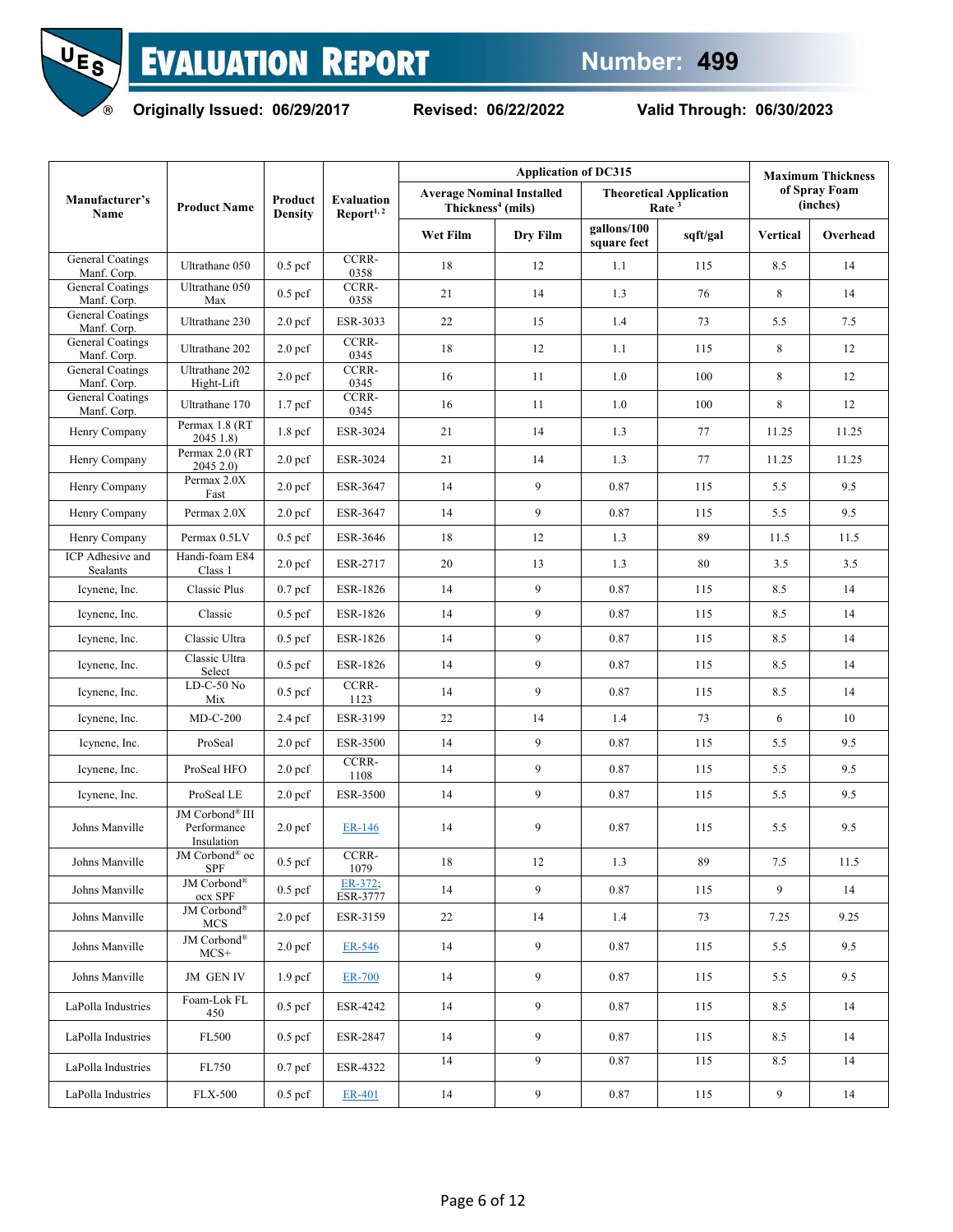

**Originally Issued: 06/29/2017 Revised: 06/22/2022 Valid Through: 06/30/2023**

|                                          |                                                          |                           |                                      |                                                                   | <b>Application of DC315</b> |                                                     |          |          |                           |  |
|------------------------------------------|----------------------------------------------------------|---------------------------|--------------------------------------|-------------------------------------------------------------------|-----------------------------|-----------------------------------------------------|----------|----------|---------------------------|--|
| Manufacturer's<br>Name                   | Product<br>Name                                          | Product<br><b>Density</b> | Evaluation<br>Report <sup>1, 2</sup> | <b>Average Nominal Installed</b><br>Thickness <sup>4</sup> (mils) |                             | <b>Theoretical Application</b><br>Rate <sup>3</sup> |          |          | of Spray Foam<br>(inches) |  |
|                                          |                                                          |                           |                                      | Wet Film                                                          | Dry Film                    | gallons/<br>100 square feet                         | sqft/gal | Vertical | Overhead                  |  |
| Lapolla Industries                       | FL2000-3G                                                | $2.4$ pcf                 | ESR--4501                            | 22                                                                | 14                          | 1.4                                                 | 73       | 6        | 10                        |  |
| Lapolla Industries                       | FoamLok<br>FL2000-4G                                     | 2.0 <sub>pcf</sub>        | <b>CCRR-1025</b>                     | 14                                                                | 9                           | 0.87                                                | 115      | 5.5      | 9.5                       |  |
| LaPolla Industries                       | FL 2000                                                  | 2.0 <sub>pcf</sub>        | ESR-2629                             | 14                                                                | 9                           | 0.87                                                | 115      | 5.5      | 9.5                       |  |
| LaPolla Industries                       | Prime Gold                                               | $0.5$ pcf                 | ESR-4323                             | 14                                                                | 9                           | 0.87                                                | 115      | 8.5      | 14                        |  |
| Natural Polymers,<br><b>LLC</b>          | Natural-<br>Therm® $0.50$<br>pcf                         | $0.5$ pcf                 | ER-336                               | 14                                                                | 9                           | 0.87                                                | 115      | 8.5      | 14                        |  |
| Natural Polymers,<br><b>LLC</b>          | Natural-<br>Therm <sup>®</sup> $0.5$ IB                  | $0.5$ pcf                 | ER-503                               | 14                                                                | 9                           | 0.87                                                | 115      | 5.5      | 9.5                       |  |
| Natural Polymers,<br><b>LLC</b>          | Natural-<br>Therm <sup>®</sup> Light                     | $0.5$ pcf                 | ER-589                               | 14                                                                | 9                           | 0.87                                                | 115      | 5.5      | 9.5                       |  |
| Natural Polymers,<br><b>LLC</b>          | Natural-<br>Therm <sup>®</sup> 2.0<br><b>IBW</b>         | 2.0 <sub>pcf</sub>        | ER-336                               | 14                                                                | 9                           | 0.87                                                | 115      | 5.5      | 14                        |  |
| Natural Polymers,<br><b>LLC</b>          | Natural-<br>Therm <sup>®</sup> $2.0$<br><b>IBS</b>       | 2.0 <sub>pcf</sub>        | ER-336                               | 14                                                                | 9                           | 0.87                                                | 115      | 5.5      | 14                        |  |
| Natural Polymers,<br><b>LLC</b>          | Natural-<br>Therm® ZERO                                  | 2.0 <sub>pcf</sub>        | ER-527                               | 14                                                                | 9                           | 0.87                                                | 115      | 5.5      | 9.5                       |  |
| Natural Polymers,<br><b>LLC</b>          | Natural-<br>Therm <sup>®</sup> 2.0<br><b>HFO IBW IBS</b> | 2.0 <sub>pcf</sub>        | ER-714                               | 14                                                                | 9<br>0.87                   |                                                     | 115      | 5.5      | 14                        |  |
| North American<br>Spray Foam<br>Polymers | EcoPolySeal<br>Open Cell                                 | $0.5$ pcf                 | <b>ESR-4483</b>                      | 18                                                                | 12                          | 1.1                                                 | 89       | 7.5      | 11.5                      |  |
| North American<br>Spray Foam<br>Polymers | <b>EPS 2000</b><br>Closed Cell                           | 2.0 <sub>pcf</sub>        | <b>ESR-4484</b>                      | 14                                                                | 9                           | 0.87                                                | 115      | 7.5      | 11.5                      |  |
| NuWool Company<br>Incorporated           | Nu-Seal 0.5                                              | $0.5$ pcf                 | ER-504                               | 14                                                                | 9                           | 0.87                                                | 115      | 8.5      | 14                        |  |
| NuWool Company<br>Incorporated           | Nu-Seal 2.0W                                             | 2.0 <sub>pcf</sub>        | ER-504                               | 14                                                                | 9                           | 0.87                                                | 115      | 5.5      | 14                        |  |
| Patriot Spray Foam,<br>Inc.              | Patriot 200                                              | 2.0 <sub>pcf</sub>        | ESR-4065                             | 14                                                                | 9                           | 0.87                                                | 115      | 5.5      | 9.5                       |  |
| Patriot Spray Foam,<br>Inc.              | Patriot 500                                              | $0.5$ pcf                 | <b>ESR-4064</b>                      | 20                                                                | 13                          | 1.3                                                 | 77       | 6        | 14                        |  |
| Patriot Spray Foam,<br>Inc.              | Patriot 500 HY                                           | $0.5$ pcf                 | <b>ESR-4064</b>                      | 20                                                                | 13                          | 1.3                                                 | 77       | 6        | 14                        |  |
| PCC Prodex                               | Crossin 450                                              | $0.5$ pcf                 | ER-785                               | 18                                                                | 12                          | 1.1                                                 | 89       | $\,8\,$  | 14                        |  |
| Polygreen Solutions                      | GreenSeal 44                                             | $0.5$ pcf                 | ER-606                               | 18                                                                | 12                          | 1.1                                                 | 89       | 10       | 12                        |  |
| Profoam                                  | Proseal                                                  | $2.0\;\mathrm{pcf}$       | ESR-3835                             | 14                                                                | 9                           | 0.87                                                | 115      | 5.5      | 9.5                       |  |
| Purinova                                 | Purios 500                                               | $0.6$ pcf                 | ESR-4165                             | 18                                                                | 12                          | 1.1                                                 | 89       | 8        | 14                        |  |
| Rhino Linings.                           | ThermalGuard<br>OC.5                                     | $0.5$ pcf                 | ESR-2100                             | 18                                                                | 13                          | 1.1                                                 | 89       | 7.5      | 11.5                      |  |
| Rhino Linings                            | Thermal Guard<br>CC2                                     | 2.0 <sub>pcf</sub>        | ESR-2100                             | 14                                                                | 9                           | 0.87                                                | 115      | 5.5      | 9.5                       |  |
| SES Foam, LLC                            | Nexseal 2.0                                              | 2.0 <sub>pcf</sub>        | ER-374                               | 14                                                                | 9                           | 0.87                                                | 115      | 5.5      | 9.5                       |  |
| SES Foam, LLC                            | Nexseal 2.0 LE                                           | 2.0 <sub>pc</sub>         | ER-374                               | 14                                                                | 9                           | 0.87                                                | 115      | 5.5      | 9.5                       |  |
| SES Foam, LLC                            | <b>SES 2.0</b>                                           | 2.0 <sub>pcf</sub>        | ER-374                               | 14                                                                | 9                           | 0.87                                                | 115      | 5.5      | 9.5                       |  |
| SES Foam, LLC                            | <b>SES 2.0 LE</b>                                        | 2.0 <sub>pcf</sub>        | ER-374                               | 14                                                                | 9                           | 0.87                                                | 115      | 5.5      | 9.5                       |  |
| SES Foam, LLC                            | SES Foam 0.5                                             | $0.5$ pcf                 | ER-492                               | 14                                                                | 9                           | 0.87                                                | 115      | 8.5      | 14                        |  |
| SES Foam, LLC                            | SucraSeal 0.5                                            | $0.5$ pcf                 | ESR-3375                             | 14                                                                | 9                           | 0.87                                                | 115      | 9        | 14                        |  |
| Soprema Corporation                      | Sopra SPF-202                                            | 2.0 <sub>pcf</sub>        | ESR-4411                             | 18                                                                | 12                          | 1.1                                                 | 89       | 7.25     | 7.25                      |  |
| <b>Specialty Products</b>                | IBS Envelo-<br>Seal 0.50                                 | $0.5$ pcf                 | ER-656                               | 14                                                                | 9                           | 0.87                                                | 115      | 5.5      | 14                        |  |
| <b>Specialty Produxcts</b>               | Envelo-Seal<br>2.0 IBW                                   | 2.0 <sub>pcf</sub>        | ER-656                               | 14                                                                | 9                           | 0.87                                                | 115      | 5.5      | 14                        |  |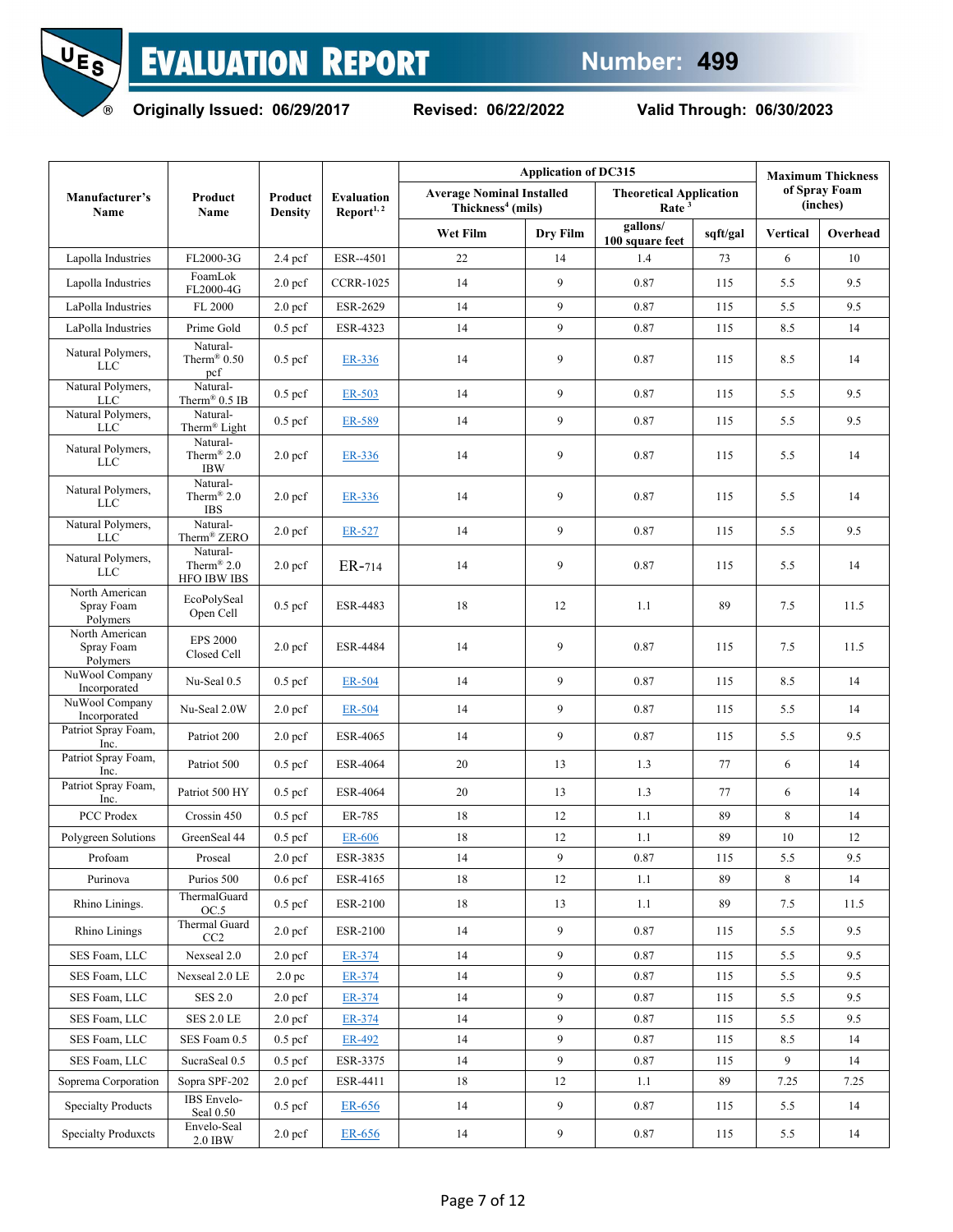



|                                   |                      |                           |                                             | <b>Application of DC315</b>                                       |              | <b>Maximum Thickness</b>                            |          |                  |                           |
|-----------------------------------|----------------------|---------------------------|---------------------------------------------|-------------------------------------------------------------------|--------------|-----------------------------------------------------|----------|------------------|---------------------------|
| Manufacturer's<br>Name            | Product<br>Name      | Product<br><b>Density</b> | <b>Evaluation</b><br>Report <sup>1, 2</sup> | <b>Average Nominal Installed</b><br>Thickness <sup>4</sup> (mils) |              | <b>Theoretical Application</b><br>Rate <sup>3</sup> |          |                  | of Spray Foam<br>(inches) |
|                                   |                      |                           |                                             | Wet Film                                                          | Dry Film     | (gallons/100<br>square feet)                        | sqft/gal | Vertical         | Overhead                  |
| Sustainable Polymer<br>Products   | 2.0 CC               | 2.0 <sub>pcf</sub>        | ER-511                                      | 14                                                                | $\mathbf{Q}$ | 0.87                                                | 115      | 5.5              | 9.5                       |
| Sustainable Polymer<br>Products   | 0.5 OCX              | $0.5$ pcf                 | ER-512                                      | 14                                                                | 9            | 0.87                                                | 115      | 9                | 14                        |
| Sustainable Polymer<br>Products   | .50 OC               | $0.5$ pcf                 | ER-513                                      | 14                                                                | 9            | 0.87                                                | 115      | 8.5              | 14                        |
| SWD Urethane                      | Quik-Shield<br>104   | $0.4$ pcf                 | TER-1803                                    | 18                                                                | 12           | 1.1                                                 | 89       | 8                | 14                        |
| SWD Urethane                      | Quik-Shield<br>106   | $0.5$ pcf                 | <b>CCCR-1011</b>                            | 24                                                                | 15           | 1.5                                                 | 67       | 11.25            | 11.25                     |
| SWD Urethane                      | Quik-Shield<br>108   | $0.5$ pcf                 | <b>CCRR-1051</b>                            | 14                                                                | 9            | 0.87                                                | 115      | 8.5              | 14                        |
| SWD Urethane                      | Quik-Shield<br>100X  | $0.5~\mathrm{pcf}$        | <b>CCRR-1050</b>                            | 18                                                                | 12           | 1.1                                                 | 89       | 7.25             | 11.25                     |
| SWD Urethane                      | Quik-Shield<br>112XC | 2.0 <sub>pcf</sub>        | <b>CCRR-1011</b>                            | 14                                                                | 9            | 0.87                                                | 115      | 5.5              | 9.5                       |
| SWD Urethane                      | Quik-Shield<br>118   | 2.0 <sub>pcf</sub>        | <b>CCRR-1093</b>                            | 14                                                                | 9            | 0.87                                                | 115      | 5.5              | 9.5                       |
| The Spray Market                  | <b>SPM-200</b>       | 2.0 <sub>pcf</sub>        | ESR-4195                                    | 14                                                                | 9            | 0.87                                                | 115      | 7.5              | 11.5                      |
| ThermoSeal                        | 2000/2000W           | 2.0 <sub>pcf</sub>        | ER-581                                      | 14                                                                | 9            | 0.87                                                | 115      | 5.5              | 9.5                       |
| ThermoSeal                        | CCX                  | 2.0 <sub>pcf</sub>        | ESR-4137                                    | 18                                                                | 12           | 1.1                                                 | 89       | 7.5              | 11.5                      |
| ThermoSeal                        | <b>OCX</b>           | $\overline{0.5}$ pcf      | <b>CCRR-1095</b>                            | 18                                                                | 12           | 1.1                                                 | 89       | 7.5              | 11.5                      |
| ThermoSeal                        | <b>ONE</b>           | 2.45 pcf                  | ER-603                                      | 20                                                                | 13           | 1.3                                                 | 80       | $\overline{5.5}$ | 9.5                       |
| ThermoSeal                        | <b>TS 360</b>        | $\overline{0.4}$ pcf      | ER-603                                      | 20                                                                | 13           | 1.3                                                 | 80       | 8                | 14                        |
|                                   |                      |                           |                                             |                                                                   |              |                                                     |          |                  |                           |
| ThermoSeal                        | <b>TS 500</b>        | $\overline{0.5}$ pcf      | ER-603                                      | 18                                                                | 12           | 1.1                                                 | 89       | 8                | 14                        |
| ThermoSeal                        | <b>TS 800</b>        | $0.8$ pcf                 | ER-603                                      | 20                                                                | 13           | 1.1                                                 | 89       | 8                | 14                        |
| ThermoSeal                        | 5G                   | $\overline{2.0}$ pcf      | <b>ER-698</b>                               | 14                                                                | 9            | 0.87                                                | 115      | 5.5              | 9.5                       |
| <b>UTC</b>                        | 7041 0.5 lb          | $0.5$ pcf                 | ESR-3244                                    | 20                                                                | 13           | 1.3                                                 | 80       | 5.5              | 14.75                     |
| <b>UTC</b>                        | 7040 0.5 lb          | $\overline{0.5}$ pcf      | ESR-3244                                    | 20                                                                | 13           | 1.3                                                 | 80       | 5.5              | 14.75                     |
| Universal Polymers<br>Corporation | <b>UPC 500</b>       | $0.5$ pcf                 | <b>CCRR-0358</b><br>ESR-3803                | 18                                                                | 12           | 1.1                                                 | 89       | 8.5              | 14                        |
| Universal Polymers<br>Corporation | UPC 500 Max          | $0.5$ pcf                 | <b>CCRR-0358</b>                            | 21                                                                | 14           | 1.3                                                 | 76       | 8                | 14                        |
| Universal Polymers<br>Corporation | <b>UPC 1.7</b>       | 1.7 <sub>pcf</sub>        | <b>CCRR-0345</b>                            | 16                                                                | 11           | 1.0                                                 | 100      | 8                | 12                        |
| Universal Polymers<br>Corporation | <b>UPC 2.0</b>       | 2.0 <sub>pcf</sub>        | <b>CCRR-0345</b>                            | 18                                                                | 12           | 1.1                                                 | 89       | 8                | 12                        |
| Universal Polymers<br>Corporation | <b>UPC 2.0 HL</b>    | 2.0 <sub>pcf</sub>        | <b>CCRR-0345</b>                            | 18                                                                | 12           | 1.1                                                 | 89       | 8                | 12                        |
| Victory Polymers                  | Hi-R OC              | $0.5$ pcf                 | ER-675                                      | 14                                                                | 9            | 0.87                                                | 115      | 8.5              | 14                        |
| Victory Polymers                  | VPC-50 OC            | $0.5$ pcf                 | ER-674                                      | 14                                                                | 9            | 0.87                                                | 115      | 8.5              | 14                        |
| Victory Polymers                  | VPC-<br>Onestroke    | $0.5\;\mathrm{pcf}$       | ER-599                                      | $18\,$                                                            | 12           | 1.1                                                 | 89       | $10\,$           | $12\,$                    |
| Victory Polymers                  | VPC-50 $NF$          | $0.5$ pcf                 | ESR-4657                                    | 18                                                                | 12           | 1.1                                                 | 89       | 7.5              | 11.5                      |
| Victory Polymers                  | VPC-Superlift        | 2.0 <sub>pcf</sub>        | ER-655                                      | $18\,$                                                            | 12           | 1.1                                                 | 89       | $7.5\,$          | 11.5                      |
| Victory Polymers                  | VPC-<br>Superyield   | 2.0 <sub>pcf</sub>        | ER-655                                      | 18                                                                | 12           | 1.1                                                 | 89       | 7.5              | 11.5                      |
| Victory Polymers                  | $VP-CC$<br>SuperLift | 2.0 <sub>pcf</sub>        | ESR-3824                                    | 14                                                                | 9            | 0.87                                                | 115      | 7.5              | 11.5                      |
| Victory Polymers                  | VPC-CC<br>SuperYield | 2.0 <sub>pcf</sub>        | ESR-3824                                    | 14                                                                | 9            | 0.87                                                | 115      | 7.5              | 11.5                      |
| Victory Polymers                  | VPC-HFO              | $2.1$ pcf                 | ESR-4491                                    | 14                                                                | 9            | 0.87                                                | 115      | 7.5              | 11.5                      |
| XtremeSeal, LLC                   | XtremeSeal 2.0<br>LE | 2.0 <sub>pcf</sub>        | ER-537                                      | 14                                                                | 9            | 0.87                                                | 115      | 5.5              | 9.5                       |
| XtremeSeal, LLC                   | XtremeSeal 0.5<br>LX | $0.5$ pcf                 | ER-538                                      | 14                                                                | 9            | 0.87                                                | 115      | 8.5              | 14                        |
| XtremeSeal, LLC                   | XtremeSeal 0.4<br>LX | 0.45 pcf                  | <b>CCRR-1112</b>                            | 14                                                                | 9            | 0.87                                                | 115      | 8.5              | 14                        |

**For SI:**  $1 \text{ mil} = 0.0254 \text{ mm}$ ,  $1 \text{ inch} = 25.4 \text{ mm}$ ,  $1 \text{ pcf} = 16.02 \text{ kg/m}^3$ 

**Notes (cont'd on next page):** 

1. Approval of DC315 for use with any insulation product listed herein is conditional upon that insulation product's current approval for use with DC315. Users shall independently verify the current validity of any evaluation report referenced herein.

2. ER – Evaluation Reports from IAPMO Uniform Evaluation Service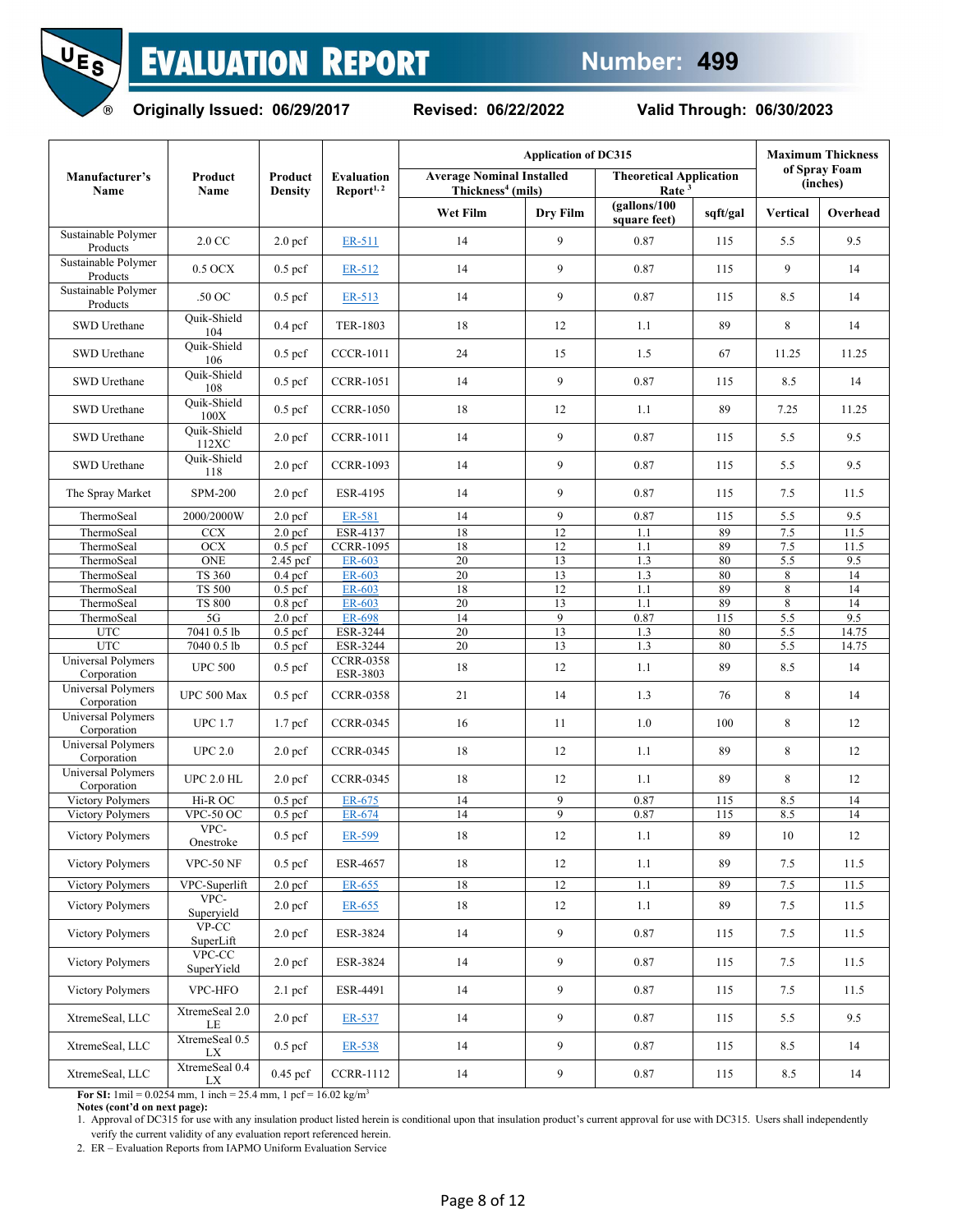

UE<sub>S</sub>



ESR – Evaluation Service Reports from ICC-ES. TER-Technical Evaluation Report from DrJ Engineering.

BRYX – Foamed Plastic Listing from UL.

3. Theoretical coating application rates are based strictly on the average nominal thickness requirements and shall be increased for site-specific conditions such as foam plastic surface texture, overspray loss, container and other residues, application technique and environmental conditions.

4. Average nominal installed thickness shall be determined by taking measurements of the wet film thickness on the surface of the SPF or using medallions.. Measurements shall be made and recorded within 5 minutes of application. Two measurements shall be made at each location avoiding the thickest and thinnest spots to determine average nominal thickness. When medallions are used the medallion shall measure between 4 and 10 square inches with the smallest dimension being  $1^{3}/4$  inches. (Medallion size and number of measurements are based on Section 3.4.2 of AC456)

#### <span id="page-8-0"></span>**TABLE 2 Foam Plastic Products Approved for Use with DC315 as Assemblies Not Requiring a Prescriptive Ignition Barrier (All alternative ignition barrier assemblies shown below are based on testing to NFPA 286 as modified by Appendix X of AC 377)**

|                                                                 | <b>Product Name</b>         |                           |                                   |                | <b>Application of DC315</b>                                                |                                               | <b>Maximum Thickness of</b><br><b>Spray Foam (inches)</b> |          |  |
|-----------------------------------------------------------------|-----------------------------|---------------------------|-----------------------------------|----------------|----------------------------------------------------------------------------|-----------------------------------------------|-----------------------------------------------------------|----------|--|
| Manufacturer's<br>Name                                          |                             | Product<br><b>Density</b> | Evaluation Report <sup>1, 2</sup> |                | <b>Average Nominal</b><br><b>Installed Thickness<sup>4</sup></b><br>(mils) | <b>Theoretical</b><br><b>Application Rate</b> |                                                           |          |  |
|                                                                 |                             |                           |                                   | Wet Film       | Dry Film                                                                   | per Gallon <sup>3</sup><br>(square feet)      | Vertical                                                  | Overhead |  |
| Acme Urethanes                                                  | $WC-50$                     | $0.5$ pcf                 | ER-605                            | 4              | 3                                                                          | 400                                           | 8                                                         | 14       |  |
| <b>BASF</b>                                                     | Spraytite 158               | 2.0 <sub>pcf</sub>        | <b>CCRR-1031, ESR-</b><br>2642    | $\overline{4}$ | $\overline{3}$                                                             | 400                                           | 5.5                                                       | 11.5     |  |
| <b>BASF</b>                                                     | Enertite <sup>®</sup> G     | $0.5$ pcf                 | CCRR-1032,<br>ESR-3102            | $\overline{4}$ | 3                                                                          | 400                                           | 11.5                                                      | 15.5     |  |
| <b>BASF</b>                                                     | Enertite® IB-418            | $0.5$ pcf                 | CCRR-1032,<br>ESR-3102            | $\overline{4}$ | $\mathfrak{Z}$                                                             | 400                                           | 11.5                                                      | 15.5     |  |
| <b>BASF</b>                                                     | Enertite® NM                | $0.5$ pcf                 | CCRR-1032,<br>ESR-3102            | $\overline{4}$ | $\mathfrak z$                                                              | 400                                           | 11.5                                                      | 15.5     |  |
| <b>BASF</b>                                                     | Spraytite 178               | 2.0 <sub>pcf</sub>        | <b>CCRR-1031, ESR-</b><br>2642    | $\overline{4}$ | 3                                                                          | 400                                           | 5.5                                                       | 11.5     |  |
| <b>BASF</b>                                                     | Spraytite 81206             | 2.0 <sub>pcf</sub>        | <b>CCRR-1031, ESR-</b><br>2642    | $\overline{4}$ | $\overline{3}$                                                             | 400                                           | 5.5                                                       | 11.5     |  |
| <b>BASF</b>                                                     | Spraytite 81205             | 2.0 <sub>pcf</sub>        | ESR-2642                          | $\overline{4}$ | $\overline{3}$                                                             | 400                                           | 5.5                                                       | 11.5     |  |
| <b>BASF</b>                                                     | Spraytite Comfort           | 2.0 <sub>pcf</sub>        | <b>CCRR-1031, ESR-</b><br>2642    | $\overline{4}$ | 3                                                                          | 400                                           | 5.5                                                       | 11.5     |  |
| <b>BASF</b>                                                     | Spraytite Comfort<br>Plus   | 2.0 <sub>pcf</sub>        | <b>CCRR-1031, ESR-</b><br>2642    | $\overline{4}$ | 3                                                                          | 400                                           | 5.5                                                       | 11.5     |  |
| <b>BASF</b>                                                     | Spraytite LWP-L             | 2.0 <sub>pcf</sub>        | <b>CCRR-1031, ESR-</b><br>2642    | $\overline{4}$ | $\mathfrak z$                                                              | 400                                           | 5.5                                                       | 11.5     |  |
| <b>BASF</b>                                                     | Spraytite SP                | 2.0 <sub>pcf</sub>        | <b>CCRR-1031, ESR-</b><br>2642    | $\overline{4}$ | $\overline{3}$                                                             | 400                                           | 5.5                                                       | 11.5     |  |
| <b>BASF</b>                                                     | Walltite 200                | 2.0 <sub>pcf</sub>        | ESR-2642                          | $\overline{4}$ | $\mathfrak{Z}$                                                             | 400                                           | 5.5                                                       | 11.5     |  |
| <b>BASF</b>                                                     | Walltite US                 | 2.0 <sub>pcf</sub>        | <b>CCRR-1031, ESR-</b><br>2642    | $\overline{4}$ | 3                                                                          | 400                                           | 5.5                                                       | 11.5     |  |
| <b>BASF</b>                                                     | Walltite US-N               | 2.0 <sub>pcf</sub>        | ESR-2642                          | $\overline{4}$ | $\overline{3}$                                                             | 400                                           | 5.5                                                       | 11.5     |  |
| <b>BASF</b>                                                     | Walltite HP+                | 2.0 <sub>pcf</sub>        | <b>CCRR-1031, ESR-</b><br>2642    | $\overline{4}$ | $\overline{3}$                                                             | 400                                           | 5.5                                                       | 11.5     |  |
| <b>BASF</b>                                                     | Walltite HP+S               | 2.0 <sub>pcf</sub>        | <b>CCRR-1031</b>                  | $\overline{4}$ | $\mathfrak{Z}$                                                             | 400                                           | 5.5                                                       | 11.5     |  |
| <b>BASF</b>                                                     | Walltite LWP                | 2.0 <sub>pcf</sub>        | <b>CCRR-1031</b>                  | $\overline{4}$ | 3                                                                          | 400                                           | 5.5                                                       | 11.5     |  |
| Barnhardt<br>Manufacturing<br>Company dba NCFI<br>Polyurethanes | InsulStar Light 12-<br>008  | $0.5$ pcf                 | <b>CCRR-0323</b>                  | 7              | 5                                                                          | 229                                           | 8                                                         | 14       |  |
| Carlisle Spray Foam<br>Insulation                               | SealTite PRO No<br>Mix      | $0.5$ pcf                 | ER-616                            | $\overline{4}$ | 3                                                                          | 400                                           | 12                                                        | 12       |  |
| Carlisle Spray Foam<br>Insulation                               | SealTite PRO<br>Open Cell   | $0.5$ pcf                 | ER-624                            | $\overline{4}$ | 3                                                                          | 400                                           | 9.5                                                       | 11.5     |  |
| Carlisle Spray Foam<br>Insulation                               | SealTite PRO<br>High Yield  | $0.5$ pcf                 | ER-623                            | $\overline{4}$ | 3                                                                          | 400                                           | 7.5                                                       | 11.5     |  |
| Carlisle Spray Foam<br>Insulation                               | Sealtite™ PRO No<br>Trim 21 | $0.75$ pcf                | ER-618                            | $\overline{4}$ | $\overline{3}$                                                             | 400                                           | 14                                                        | 14       |  |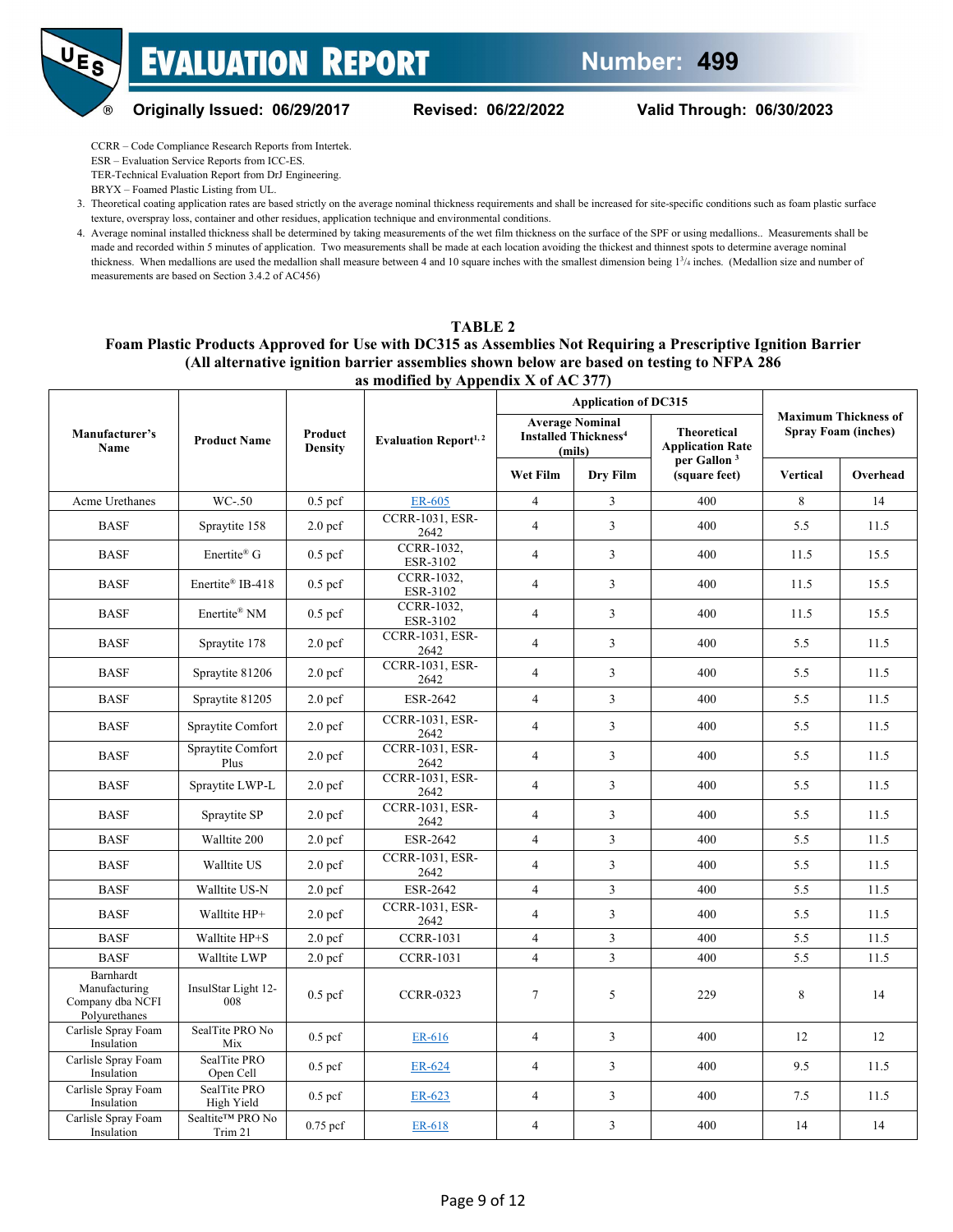

**Originally Issued: 06/29/2017 Revised: 06/22/2022 Valid Through: 06/30/2023**

|                                   |                                       |                           |                                   |                | <b>Application of DC315</b>                                                | <b>Maximum Thickness of</b>                                              |                 |                            |
|-----------------------------------|---------------------------------------|---------------------------|-----------------------------------|----------------|----------------------------------------------------------------------------|--------------------------------------------------------------------------|-----------------|----------------------------|
| Manufacturer's<br>Name            | <b>Product Name</b>                   | Product<br><b>Density</b> | Evaluation Report <sup>1, 2</sup> |                | <b>Average Nominal</b><br><b>Installed Thickness<sup>4</sup></b><br>(mils) | <b>Theoretical</b><br><b>Application Rate</b><br>per Gallon <sup>3</sup> |                 | <b>Spray Foam (inches)</b> |
|                                   |                                       |                           |                                   | Wet Film       | Dry Film                                                                   | (square feet)                                                            | <b>Vertical</b> | Overhead                   |
| Carlisle Spray Foam<br>Insulation | Foamsulate™ 50                        | $0.5$ pcf                 | ER-351                            | 4              | 3                                                                          | 400                                                                      | 12              | 12                         |
| Carlisle Spray Foam<br>Insulation | Foamsulate™ 50-<br>HY                 | $0.5$ pcf                 | ER-540                            | $\overline{4}$ | 3                                                                          | 400                                                                      | 9.5             | 11.5                       |
| Carlisle Spray Foam<br>Insulation | Foamsulate 70                         | $0.75$ pcf                | ER-627                            | $\overline{4}$ | 3                                                                          | 400                                                                      | 14              | 14                         |
| Certainteed                       | CertaSpray X                          | $0.5$ pcf                 | ESR-3759                          | $\overline{4}$ | 3                                                                          | 400                                                                      | 11.5            | 11.5                       |
| Creative Polymer<br>Solutions     | AccuFoam OC                           | $0.5$ pcf                 | ER-699                            | 4              | 3                                                                          | 400                                                                      | 8               | 14                         |
| Creative Polymer<br>Solutions     | AccuFoam CC                           | $0.5$ pcf                 | ER-699                            | $\overline{4}$ | 3                                                                          | 400                                                                      | 5.5             | 7.5                        |
| Creative Polymer<br>Solutions     | Air Lok 45                            | $0.5$ pcf                 | ER-554                            | $\overline{4}$ | 3                                                                          | 400                                                                      | 8               | 14                         |
| Creative Polymer<br>Solutions     | Air Lok 170                           | $0.5$ pcf                 | ER-554                            | $\overline{4}$ | 3                                                                          | 400                                                                      | 5.5             | 7.5                        |
| DAP Foam. Inc.                    | Touch 'n Seal<br>Class 1 (LOW<br>GWP) | 2.0 <sub>pcf</sub>        | ESR-3052                          | 6              | $\overline{4}$                                                             | 267                                                                      | 3.25            | 3.25                       |
| Demilec                           | Agribalance                           | $0.6 - 0.8$ pcf           | <b>ESR-2600</b>                   | 4              | 3                                                                          | 400                                                                      | 7.5             | 11.5                       |
| Demilec                           | Sealection 500                        | $0.5$ pcf                 | ESR-1172                          | $\overline{4}$ | 3                                                                          | 400                                                                      | 7.5             | 11.5                       |
| Demilec                           | Sealection NM                         | $0.5$ pcf                 | <b>ESR-2668</b>                   | 6              | $\overline{4}$                                                             | 267                                                                      | 10              | 12                         |
| Energy One America                | <b>EOA 2000</b>                       | 2.0 <sub>pcf</sub>        | ER-443                            | $\overline{4}$ | 3                                                                          | 400                                                                      | 7.5             | 11.5                       |
| Gaco Western                      | EZSpray F4500                         | $0.55$ pcf                | <b>CCRR-1107</b>                  | $\overline{4}$ | 3                                                                          | 400                                                                      | 12              | 16                         |
| Gaco Western                      | Gaco Green 052N                       | $0.5$ pcf                 | CCRR-1075; ESR-2478               | $\overline{4}$ | 3                                                                          | 400                                                                      | 11.25           | 11.25                      |
| General Coatings                  | Ultra-Thane 050                       | $0.5$ pcf                 | <b>CCRR-0358</b><br>ESR-3803      | 6              | $\overline{4}$                                                             | 400                                                                      | 8.5             | 14                         |
| General Coatings                  | Ultra-Thane 050<br><b>MAX</b>         | $0.5$ pcf                 | <b>CCRR-0358</b><br>ESR-3803      | 6              | $\overline{4}$                                                             | 400                                                                      | 8.5             | 14                         |
| General Coatings                  | Ultra-Thane 170                       | 1.7 <sub>pcf</sub>        | <b>CCRR-0345</b>                  | $\overline{4}$ | 3                                                                          | 400                                                                      | 8               | 12                         |
| General Coatings                  | Ultra-Thane 202                       | 2.0 <sub>pcf</sub>        | <b>CCRR-0345</b>                  | 4              | 3                                                                          | 400                                                                      | 8               | 12                         |
| General Coatings                  | Ultra-Thane 202<br>High Lift          | 2.0 <sub>pcf</sub>        | <b>CCRR-0345</b>                  | $\overline{4}$ | $\overline{3}$                                                             | 400                                                                      | 8               | 12                         |
| General Coatings                  | Ultra-Thane 230                       | 2.0 <sub>pcf</sub>        | ESR-3033                          | $\overline{4}$ | $\mathfrak{Z}$                                                             | 400                                                                      | 7.5             | 11.5                       |
| Icynene, Inc.                     | Classic Plus                          | $0.7$ pcf                 | ESR-1826                          | $\overline{4}$ | $\mathfrak{Z}$                                                             | 400                                                                      | 8               | 14                         |
| Icynene, Inc.                     | Classic                               | $0.5$ pcf                 | ESR-1826                          | $\overline{4}$ | $\mathfrak{Z}$                                                             | 400                                                                      | 5.5             | 11.25                      |
| Icynene, Inc.                     | Classic Ultra                         | $0.5$ pcf                 | ESR-1826                          | $\overline{4}$ | $\mathbf{3}$                                                               | 400                                                                      | 5.5             | 11.25                      |
| Icynene, Inc.                     | Classic Ultra<br>Select               | $0.5$ pcf                 | ESR-1826                          | $\overline{4}$ | $\mathfrak{Z}$                                                             | 400                                                                      | 5.5             | 11.25                      |
| Icynene, Inc.                     | $MD-C-200$                            | $2.4$ pcf                 | ESR-3199                          | $\overline{4}$ | $\mathfrak{Z}$                                                             | 400                                                                      | 7.5             | 9.5                        |
| Icynene, Inc.                     | No-Mix                                | $0.5$ pcf                 | <b>CCRR-1123</b>                  | $\overline{4}$ | $\mathbf{3}$                                                               | 400                                                                      | 5.5             | 11.5                       |
| Icynene, Inc                      | ProSeal                               | 2.0 <sub>pcf</sub>        | ESR-3500                          | $\overline{4}$ | $\mathfrak{Z}$                                                             | 400                                                                      | $\,8\,$         | 14                         |
| Icynene, Inc                      | ProSeal LE                            | 2.0 <sub>pcf</sub>        | ESR-3500                          | $\overline{4}$ | $\mathfrak{Z}$                                                             | 400                                                                      | $8\,$           | 14                         |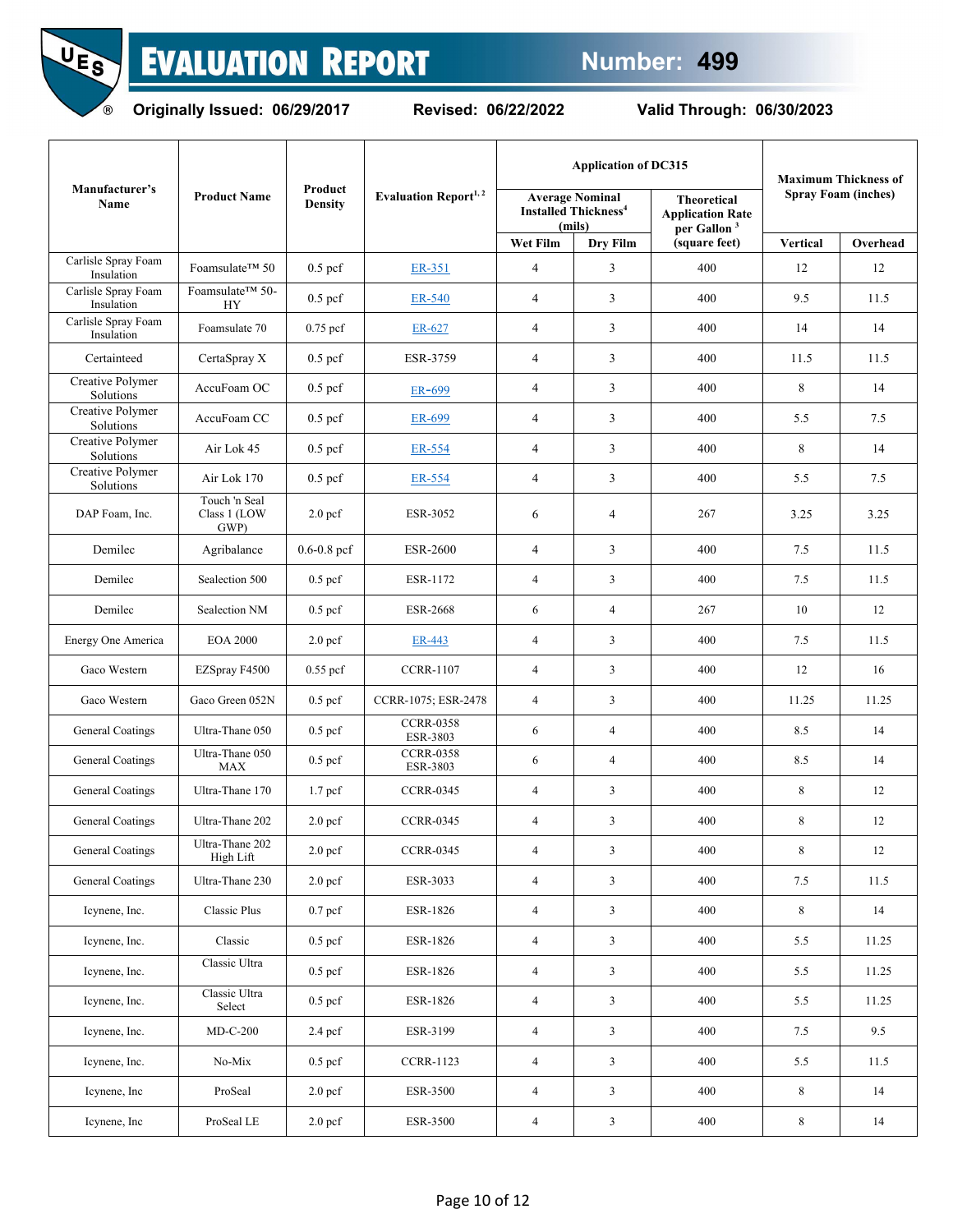UE<sub>S</sub>  $\circledR$ 

## **EVALUATION REPORT**

**Originally Issued: 06/29/2017 Revised: 06/22/2022 Valid Through: 06/30/2023**

|                                   |                                              |                           |                                         |                | <b>Application of DC315</b>                                                |                                                                          |          |                                                           |
|-----------------------------------|----------------------------------------------|---------------------------|-----------------------------------------|----------------|----------------------------------------------------------------------------|--------------------------------------------------------------------------|----------|-----------------------------------------------------------|
| Manufacturer's<br>Name            | <b>Product Name</b>                          | Product<br><b>Density</b> | <b>Evaluation Report</b> <sup>1,2</sup> |                | <b>Average Nominal</b><br><b>Installed Thickness<sup>4</sup></b><br>(mils) | <b>Theoretical</b><br><b>Application Rate</b><br>per Gallon <sup>3</sup> |          | <b>Maximum Thickness of</b><br><b>Spray Foam (inches)</b> |
|                                   |                                              |                           |                                         | Wet Film       | Dry Film                                                                   | (square feet)                                                            | Vertical | Overhead                                                  |
| Johns Manville                    | JM Corbond® III<br>Performance<br>Insulation | 2.0 <sub>pcf</sub>        | ER-146                                  | 4              | 3                                                                          | 400                                                                      | 7.5      | 11.5                                                      |
| LaPolla                           | FL500                                        | $0.5$ pcf                 | <b>ESR-2847</b>                         | $\overline{4}$ | 3                                                                          | 400                                                                      | 5.5      | 11.5                                                      |
| Lapolla Industries                | FL2000-3G                                    | $2.4$ pcf                 | ESR-4501                                | $\overline{4}$ | $\mathfrak{Z}$                                                             | 400                                                                      | 7.5      | 9.5                                                       |
| <b>NCFI</b>                       | Sealite                                      | $0.5$ pcf                 | ESR-1154                                | 4              | 3                                                                          | 400                                                                      | 12       | 14                                                        |
| Natural Polymers, LLC             | Natural-Therm <sup>®</sup><br>Zero           | 1.9 <sub>pcf</sub>        | ER-527                                  | 4              | $\mathfrak{Z}$                                                             | 400                                                                      | 7.5      | 11.5                                                      |
| Patriot                           | 200                                          | 2.0 <sub>pcf</sub>        | ESR-4065                                | 4              | $\overline{\mathbf{3}}$                                                    | 400                                                                      | 8        | 14                                                        |
| Patriot                           | 500                                          | $0.5$ pcf                 | <b>ESR-4064</b>                         | $\overline{4}$ | $\mathfrak{Z}$                                                             | 400                                                                      | 5.5      | 11.25                                                     |
| Patriot                           | 500 HY                                       | $0.5$ pcf                 | <b>ESR-4064</b>                         | $\overline{4}$ | $\overline{\mathbf{3}}$                                                    | 400                                                                      | 5.5      | 11.25                                                     |
| PCC Prodex                        | Crossin 450                                  | $0.5$ pcf                 | ER-785                                  | 4              | 3                                                                          | 400                                                                      | 8        | 14                                                        |
| Polygreen Solutions               | GreenSeal 44                                 | $0.5$ pcf                 | ER-606                                  | $\overline{4}$ | $\mathfrak{Z}$                                                             | 400                                                                      | 8        | 14                                                        |
| Purinova                          | Purios 500                                   | $0.6$ pcf                 | ESR-4165                                | $\overline{4}$ | $\overline{3}$                                                             | 400                                                                      | 6        | 14                                                        |
| Rhino Linings                     | ThermoGuard                                  | $0.5$ pcf                 | ESR-2100                                | 4              | 3                                                                          | 400                                                                      | 8        | 12                                                        |
| SES Foam, LLC                     | <b>SES 0.5</b>                               | $0.5$ pcf                 | ER-492                                  | $\overline{4}$ | $\overline{3}$                                                             | 400                                                                      | 9.5      | 11.5                                                      |
| Sustainable Polymer<br>Products   | .50 OC                                       | $0.5$ pcf                 | ER-513                                  | 4              | $\overline{\mathbf{3}}$                                                    | 400                                                                      | 12       | 12                                                        |
| Sustainable Polymer<br>Products   | .50 lb OCX                                   | $0.5$ pcf                 | ER-512                                  | 4              | 3                                                                          | 400                                                                      | 7.5      | 11.5                                                      |
| SWD Urethane                      | Quik-Shield 108                              | $0.5$ pcf                 | <b>CCRR-1051</b>                        | 4              | 3                                                                          | 400                                                                      | 8        | 12                                                        |
| ThermoSeal                        | <b>TS 360</b>                                | $0.4$ pcf                 | ER-603                                  | 6              | $\overline{4}$                                                             | 267                                                                      | 8.5      | 14                                                        |
| ThermoSeal                        | <b>TS 500</b>                                | $0.5$ pcf                 | ER-603                                  | 6              | $\overline{4}$                                                             | 267                                                                      | 9.5      | 14                                                        |
| ThermoSeal                        | <b>TS 800</b>                                | $0.8$ pcf                 | ER-603                                  | 6              | $\overline{4}$                                                             | 267                                                                      | 9.5      | 14                                                        |
| Universal Polymers<br>Corporation | <b>UPC 500</b>                               | $0.5$ pcf                 | <b>CCRR-0358</b><br>ESR-3803            | 6              | $\overline{4}$                                                             | 267                                                                      | 8.5      | 14                                                        |
| Universal Polymers<br>Corporation | UPC 500 MAX                                  | $0.5$ pcf                 | <b>CCRR-0358</b><br>ESR-3803            | 6              | $\overline{4}$                                                             | 267                                                                      | 8.5      | 14                                                        |
| Universal Polymers<br>Corporation | UPC $1.7\,$                                  | 1.7 <sub>pcf</sub>        | <b>CCRR-0345</b>                        |                | 3                                                                          | $400\,$                                                                  | 8        | $12\,$                                                    |
| Universal Polymers<br>Corporation | UPC $2.0$                                    | 2.0 <sub>pcf</sub>        | <b>CCRR-0345</b>                        | 4              | $\mathbf{3}$                                                               | 400                                                                      | 8        | 12                                                        |
| Universal Polymers<br>Corporation | UPC $2.0$ HL $\,$                            | 2.0 <sub>pcf</sub>        | <b>CCRR-0345</b>                        | 4              | 3                                                                          | 400                                                                      | 8        | 12                                                        |
| Victory Polymers                  | VPC-Onestroke                                | $0.5$ pcf                 | ER-599                                  | $\overline{4}$ | $\mathbf{3}$                                                               | 400                                                                      | 8        | 14                                                        |
| Victory Polymers                  | VPC-50 OC                                    | $0.5$ pcf                 | ER-674                                  | $\overline{4}$ | $\mathfrak{Z}$                                                             | 400                                                                      | 12       | 12                                                        |
| Victory Polymers                  | VPC-50 NF                                    | $0.5$ pcf                 | ESR-4657                                | 6              | $\overline{4}$                                                             | 267                                                                      | 10       | 12                                                        |
| XtremeSeal, LLC                   | XtremeSeal 0.4<br>LX                         | 045 pcf                   | <b>CCRR-1112</b>                        | $\overline{4}$ | 3                                                                          | 400                                                                      | 8        | 12                                                        |

**For SI:** 1mil =  $0.0254$  mm, 1 inch =  $25.4$  mm, 1 pcf =  $16.02$  kg/m<sup>3</sup>

**Notes: (cont'd on next page)**

1. Approval of DC315 for use with any insulation product listed herein is conditional upon that insulation products' current approval for use with DC315. Users shall independently verify the current validity of any evaluation report referenced herein.

2. ER – Evaluation Reports from IAPMO Uniform Evaluation Service